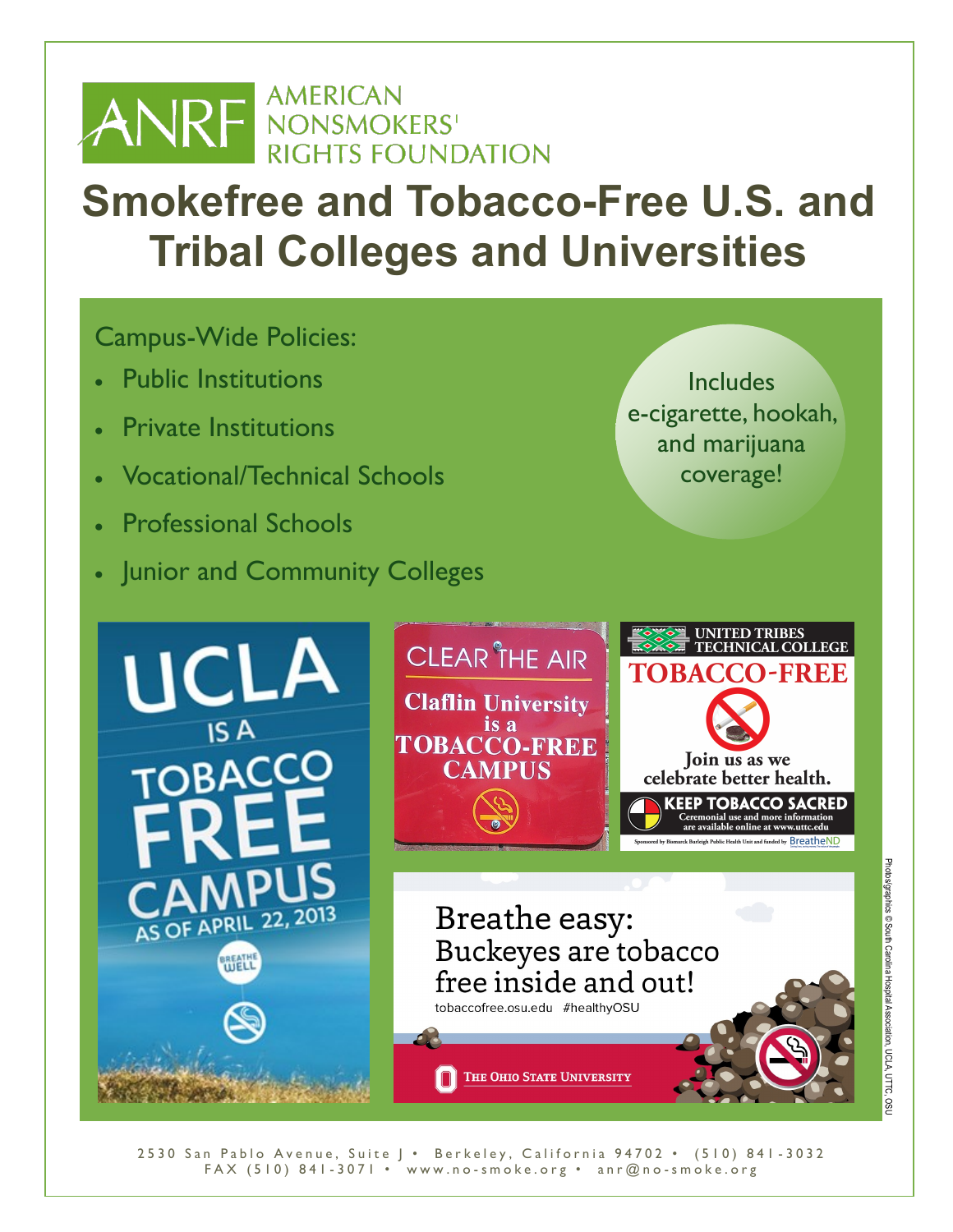

Defending your right to breathe smokefree air since 1976

### **Smokefree and Tobacco-Free U.S. and Tribal Colleges and Universities**  October 2, 2017

There are now at least **2,064** 100% smokefree campus sites. Of these, **1,736** are also 100% tobacco-free, **1,649** also prohibit e-cigarette use, **845** also prohibit hookah use, and **209** also prohibit smoking/vaping marijuana.

The following three lists include colleges and universities with **entirely** smokefree campus sites (both indoors and outdoors) at a minimum (additional 100% protections -- E-cigarettes, hookah, and/or marijuana -- are indicated where applicable):

- **1. American Indian/Alaska Native Colleges Requiring 100% Smokefree Campuses**
- **2. U.S. State Laws Requiring 100% Smokefree Campuses**
- **3. All: Both lists above, plus U.S College/University 100% Smokefree Campus Policies**

Visit our Smokefree Colleges & Universities resource page at [http://www.no](http://www.no-smoke.org/colleges.html)[smoke.org/colleges.html](http://www.no-smoke.org/colleges.html) for more information. To learn about our specific qualification criteria, see our Tip Sheet: [http://no-smoke.org/pdf/CollegeCampusCriteriaTipsheetFinal.pdf.](http://no-smoke.org/pdf/CollegeCampusCriteriaTipsheetFinal.pdf)

#### **American Indian and Alaska Native Sovereign Tribal Policies Requiring 100% Smokefree Campuses, Indoors and Out**

(**T** = also Smokeless *Tobacco*-Free; **E** = also *E-cigarette*-Free; **H** = also *Hookah*-Free; **M** = also Smoking/Vaping Marijuana-Free)

*[Fort Peck Community College](http://www.fpcc.edu/pdf/Tobacco%20Free%20Campus.pdf) (2 campuses) - T [Leech Lake Tribal College](http://www.lltc.edu/_assets/docs/catalog/LLTC%20Catalog%202015-17%204.11.17.pdf) - T E [Oglala Lakota College](http://www.olc.edu/~cdelong/ppm/52-100.pdf) (13 campuses) - T [Sinte Gleska University](http://www.sintegleska.edu/uploads/1/1/3/8/11384118/student_handbook.pdf) - T [United Tribes Technical College](http://www.uttc.edu/sites/default/files/docs/handbook_2015_2016.pdf) - T E H*

#### **U.S. State Laws Requiring 100% Smokefree Campuses, Indoors and Out**

(**T** = also Smokeless *Tobacco*-Free; **E** = also *E-cigarette*-Free; **H** = also *Hookah*-Free; **M** = also Smoking/Vaping Marijuana-Free)

*Arkansas, Public Institutions only - E (Plus M on Both Public and Private Institution Campuses) Illinois, Public Institutions only - E H Iowa, Both Public and Private Institutions Louisiana, Public Institutions only Commonwealth of the Northern Mariana Islands, Public Institutions only - T E*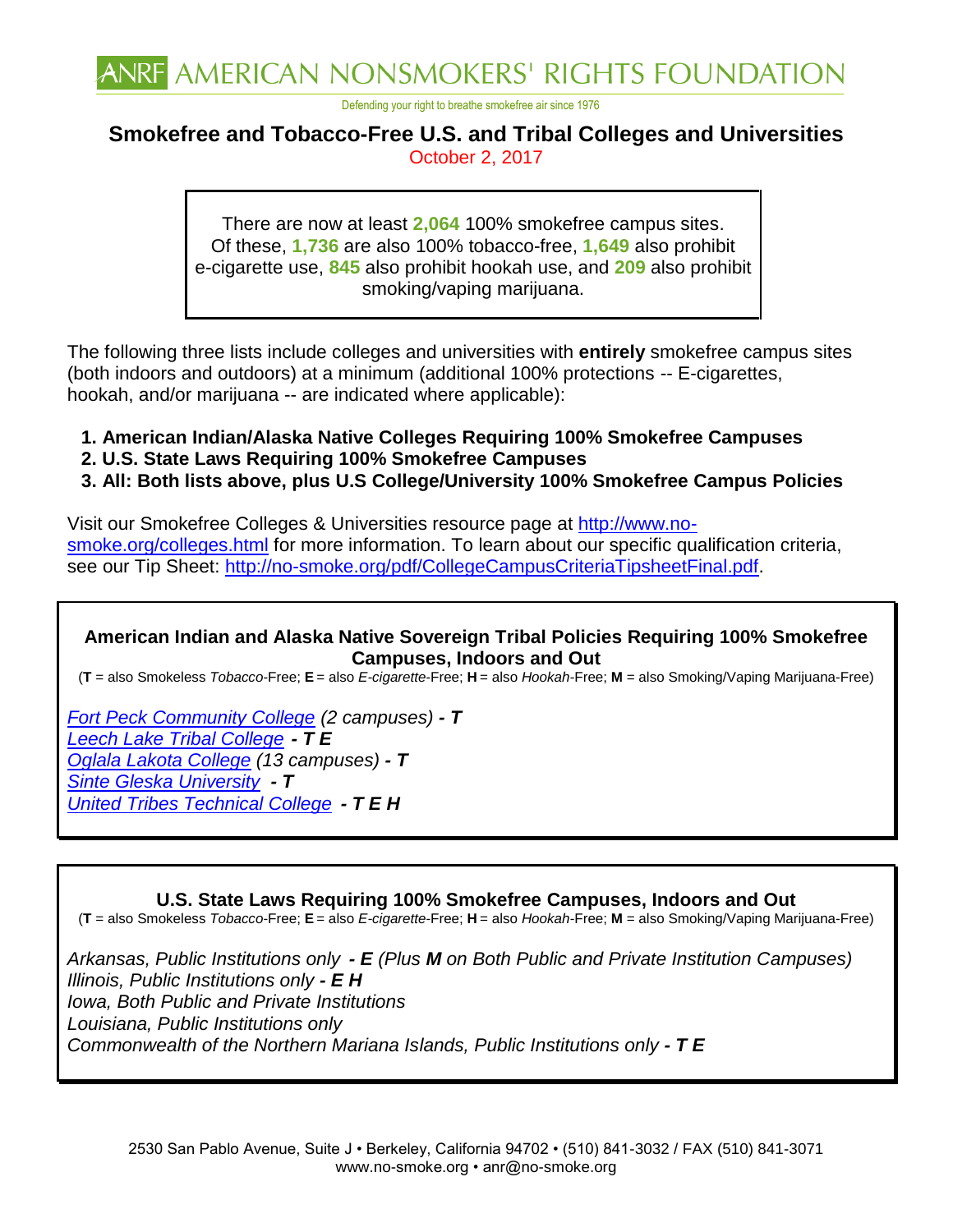All campuses below are 100% smokefree inside and out, at minimum. Additional coverage is coded as:

- T: 100% tobacco free campus, including non-combustibles.
- E: E-cigarette use prohibited anywhere on campus.
- M: Smoking/vaping marijuana prohibited anywhere on campus.
- H: Hookah use prohibited anywhere on campus.

| <b>State</b> | <b>Name</b>                                                   | <b>Additional</b><br><b>Coverage</b> | <b>Policy</b> |
|--------------|---------------------------------------------------------------|--------------------------------------|---------------|
| Alabama      | Alabama State University                                      | T E                                  |               |
|              | Calhoun Community College (2 campuses)                        | T E                                  | 人             |
|              | Central Alabama Community College (3 campuses)                | T E                                  |               |
|              | Coastal Alabama Community College (11 campuses)               | T E                                  | 大大大           |
|              | <b>Faulkner University</b>                                    |                                      |               |
|              | Heritage Christian University                                 | T E                                  |               |
|              | Huntingdon College                                            | H                                    | ᄎ             |
|              | J.F. Drake State Community and Technical College (2 campuses) | Τ                                    | 犬             |
|              | Judson College                                                | $\mathsf{T}$                         |               |
|              | Northwest-Shoals Community College (2 campuses)               | E                                    | 大大大           |
|              | Oakwood University                                            | T M                                  |               |
|              | Snead State Community College (2 campuses)                    | T E                                  | 쿳             |
|              | Southern Union State Community College (3 campuses)           | TEMH                                 |               |
|              | Stillman College                                              | T <sub>H</sub>                       | 굿             |
|              | Troy University - Alabama Campuses (4 campuses)               | TEH                                  | 人             |
|              | <b>Tuskegee University</b>                                    | <b>TEH</b>                           | 大大大           |
|              | University of South Alabama (2 campuses)                      | TEMH                                 |               |
|              | Wallace Community College (2 campuses)                        | T                                    |               |
|              | Wallace State Community College (2 campuses)                  | T E                                  | 쿳             |
| Alaska       | Alaska Bible College                                          | T M                                  |               |
|              | Alaska Bible Institute                                        | T M                                  |               |
|              | Alaska Christian College                                      | TEH                                  |               |
|              | Alaska Pacific University                                     | <b>TEMH</b>                          |               |
|              | Wayland Baptist University - Anchorage (2 campuses)           | $\mathsf T$                          |               |
| Arizona      | A.T. Still University - Mesa                                  | T E                                  |               |
|              | Arizona Western College (10 campuses)                         | T E                                  |               |
|              | Chandler-Gilbert Community College (3 campuses)               | T E                                  |               |
|              | Embry-Riddle Aeronautical University - Prescott Campus        | T E                                  | 大大大           |
|              | Estrella Mountain Community College (3 campuses)              | T E                                  |               |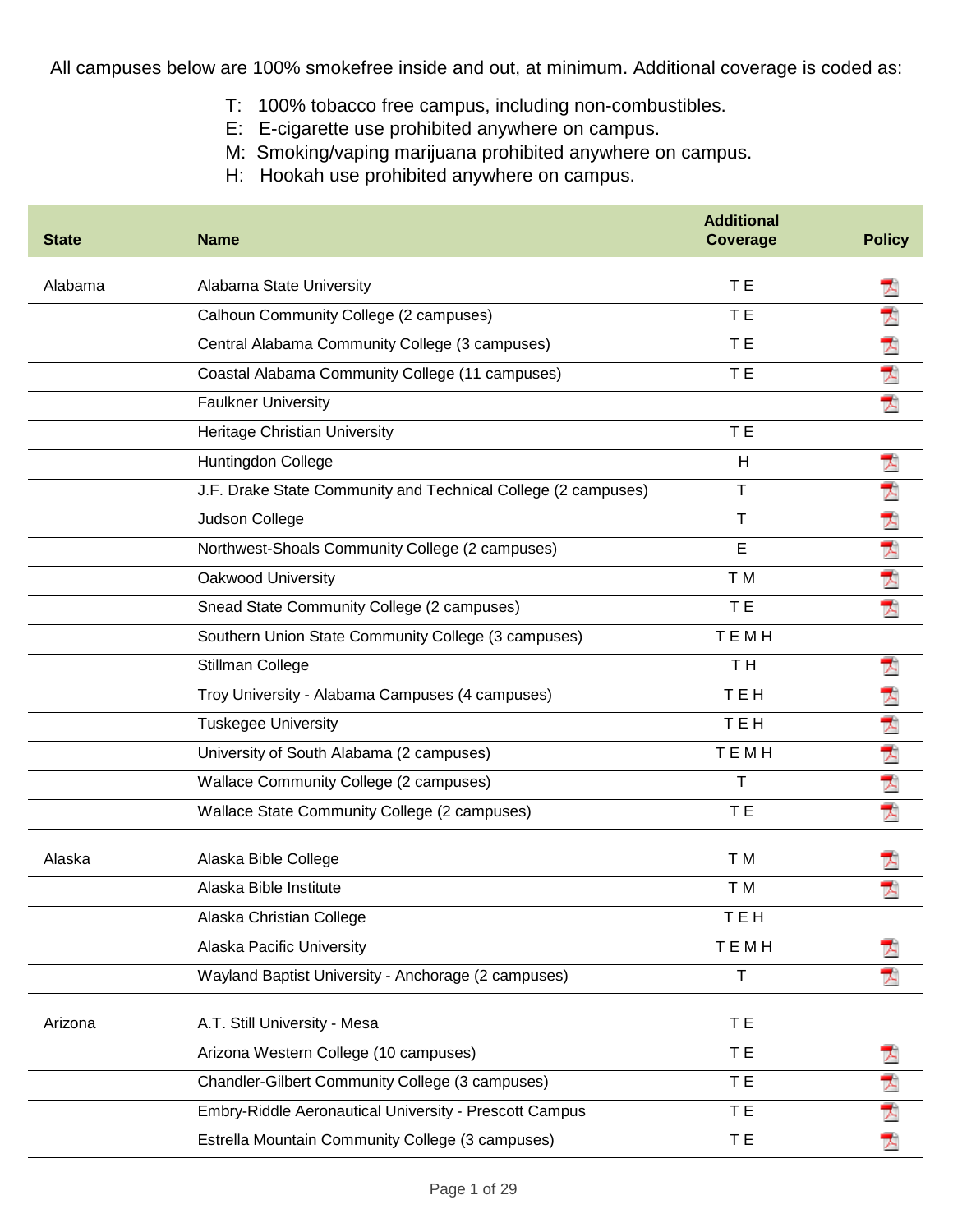| <b>State</b> | <b>Name</b>                                                                                                                                                                                                                                                                                                                                                                                                                                                                                                                                             | <b>Additional</b><br><b>Coverage</b> | <b>Policy</b> |
|--------------|---------------------------------------------------------------------------------------------------------------------------------------------------------------------------------------------------------------------------------------------------------------------------------------------------------------------------------------------------------------------------------------------------------------------------------------------------------------------------------------------------------------------------------------------------------|--------------------------------------|---------------|
| Arizona      | GateWay Community College (3 campuses)                                                                                                                                                                                                                                                                                                                                                                                                                                                                                                                  | T E                                  | ᄎ             |
|              | Glendale Community College (2 campuses)                                                                                                                                                                                                                                                                                                                                                                                                                                                                                                                 | T E                                  | 人             |
|              | Mesa Community College (3 campuses)                                                                                                                                                                                                                                                                                                                                                                                                                                                                                                                     | T E                                  |               |
|              | Paradise Valley Community College (2 campuses)                                                                                                                                                                                                                                                                                                                                                                                                                                                                                                          | T E                                  | 大大大大          |
|              | Phoenix College (4 campuses)                                                                                                                                                                                                                                                                                                                                                                                                                                                                                                                            | T E                                  |               |
|              | Rio Salado College (8 campuses)                                                                                                                                                                                                                                                                                                                                                                                                                                                                                                                         | T E                                  |               |
|              | <b>Scottsdale Community College</b>                                                                                                                                                                                                                                                                                                                                                                                                                                                                                                                     | T E                                  | 大             |
|              | South Mountain Community College                                                                                                                                                                                                                                                                                                                                                                                                                                                                                                                        | T E                                  | 凤             |
| Arkansas     | Public institutions in Arkansas are listed below; all are required to be<br>100% smokefree campuses under state law. E-cigarette protections<br>were added in 2015. Marijuana protections were added in 2017, for all<br>in-state institutions, both public and private. Private institutions<br>requiring 100% smokefree campuses at minimum are also listed. Any<br>private institution with a 100% tobacco-free campus, or public<br>institution with a 100% tobacco-free campus (stronger than state law<br>requirements), is indicated with a "T". | E M                                  |               |
|              | Arkansas Northeastern College                                                                                                                                                                                                                                                                                                                                                                                                                                                                                                                           | E M                                  | 겨             |
|              | Arkansas State University Mid-South                                                                                                                                                                                                                                                                                                                                                                                                                                                                                                                     | E M                                  | Ā             |
|              | Arkansas State University-Beebe (2-Year College System) (3<br>campuses)                                                                                                                                                                                                                                                                                                                                                                                                                                                                                 | E M                                  | 굿             |
|              | Arkansas State University-Main Campus (2 campuses)                                                                                                                                                                                                                                                                                                                                                                                                                                                                                                      | E M                                  | Ā             |
|              | Arkansas State University-Mountain Home (two-year campus)                                                                                                                                                                                                                                                                                                                                                                                                                                                                                               | E M                                  | 医大犬犬          |
|              | Arkansas State University-Newport (3 campuses)                                                                                                                                                                                                                                                                                                                                                                                                                                                                                                          | E M                                  |               |
|              | <b>Arkansas Tech University</b>                                                                                                                                                                                                                                                                                                                                                                                                                                                                                                                         | E M                                  |               |
|              | <b>Black River Technical College</b>                                                                                                                                                                                                                                                                                                                                                                                                                                                                                                                    | E M                                  |               |
|              | College of the Ouachitas                                                                                                                                                                                                                                                                                                                                                                                                                                                                                                                                | E M                                  |               |
|              | Cossatot Community College of the University of Arkansas                                                                                                                                                                                                                                                                                                                                                                                                                                                                                                | E M                                  | 겨             |
|              | East Arkansas Community College                                                                                                                                                                                                                                                                                                                                                                                                                                                                                                                         | E M                                  | 大大大           |
|              | <b>Henderson State University</b>                                                                                                                                                                                                                                                                                                                                                                                                                                                                                                                       | E M                                  |               |
|              | National Park College                                                                                                                                                                                                                                                                                                                                                                                                                                                                                                                                   | <b>TEM</b>                           |               |
|              | North Arkansas College (4 campuses)                                                                                                                                                                                                                                                                                                                                                                                                                                                                                                                     | TEMH                                 |               |
|              | Northwest Arkansas Community College (6 campuses)                                                                                                                                                                                                                                                                                                                                                                                                                                                                                                       | <b>TEM</b>                           |               |
|              | <b>Ouachita Baptist University</b>                                                                                                                                                                                                                                                                                                                                                                                                                                                                                                                      | <b>TEM</b>                           |               |
|              | Ozarka College (4 campuses)                                                                                                                                                                                                                                                                                                                                                                                                                                                                                                                             | <b>TEM</b>                           |               |
|              | Phillips Community College (3 campuses)                                                                                                                                                                                                                                                                                                                                                                                                                                                                                                                 | TEM                                  | 大犬犬犬犬犬        |
|              | Pulaski Technical College (6 campuses)                                                                                                                                                                                                                                                                                                                                                                                                                                                                                                                  | E M                                  |               |
|              | <b>Rich Mountain Community College</b>                                                                                                                                                                                                                                                                                                                                                                                                                                                                                                                  | E M                                  | 겨             |
|              | <b>Shorter College</b>                                                                                                                                                                                                                                                                                                                                                                                                                                                                                                                                  | TEMH                                 |               |
|              | South Arkansas Community College                                                                                                                                                                                                                                                                                                                                                                                                                                                                                                                        | E M                                  |               |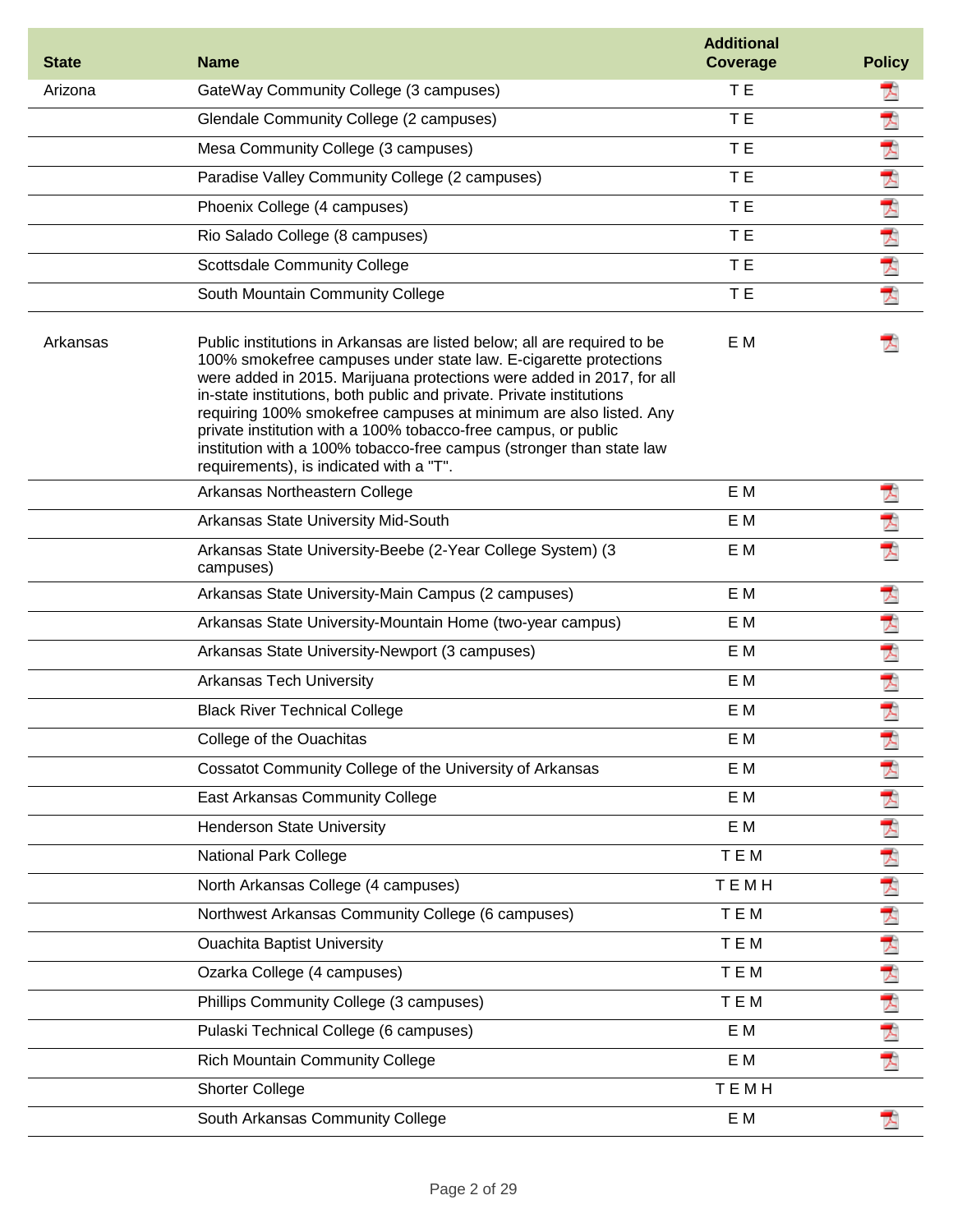| <b>State</b> | <b>Name</b>                                                   | <b>Additional</b><br><b>Coverage</b> | <b>Policy</b>        |
|--------------|---------------------------------------------------------------|--------------------------------------|----------------------|
| Arkansas     | Southeast Arkansas College                                    | E M                                  | 人                    |
|              | Southern Arkansas University                                  | E M                                  | 굿                    |
|              | Southern Arkansas University Tech                             | TEM                                  | 犬                    |
|              | University of Arkansas - Fayetteville                         | TEM                                  | $\overline{\lambda}$ |
|              | University of Arkansas - Fort Smith                           | TEM                                  | 犬                    |
|              | University of Arkansas - Little Rock                          | E M                                  | 犬                    |
|              | University of Arkansas - Monticello                           | E M                                  | 大                    |
|              | University of Arkansas - Pine Bluff                           | E M                                  | 犬                    |
|              | University of Arkansas Community College at Batesville        | E M                                  | 犬                    |
|              | University of Arkansas Community College at Hope (2 campuses) | E M                                  |                      |
|              | University of Arkansas Community College at Morrilton         | <b>TEMH</b>                          |                      |
|              | University of Arkansas Criminal Justice Institute             | TEM                                  | 人名人人                 |
|              | University of Central Arkansas                                | E M                                  |                      |
|              | University of the Ozarks                                      | TEMH                                 | 凤                    |
| California   | Bakersfield College (3 campuses)                              | TEH                                  | 츠                    |
|              | Cabrillo College (3 campuses)                                 | E                                    | 퀏                    |
|              | California State University - Northridge                      | <b>TEH</b>                           | 犬                    |
|              | <b>Chapman University</b>                                     | EH                                   | 犬                    |
|              | College of the Redwoods (6 campuses)                          | T E                                  | 夭                    |
|              | Cosumnes River College (2 campuses)                           | T E                                  | 犬                    |
|              | <b>Cuyamaca Community College</b>                             | TEH                                  | 쿳                    |
|              | El Camino College (3 campuses)                                | TEH                                  | À                    |
|              | Folsom Lake College (3 campuses)                              | TEM                                  | 犬                    |
|              | <b>Fullerton College</b>                                      |                                      | 7)                   |
|              | Glendale Community College (3 campuses)                       | E                                    | 人                    |
|              | <b>Grossmont Community College</b>                            | <b>TEH</b>                           | 入                    |
|              | <b>Imperial Valley College</b>                                | $\mathsf{T}$                         |                      |
|              | Laney College                                                 |                                      |                      |
|              | Loma Linda University                                         | T M                                  |                      |
|              | Mendocino College Coastal Field Station                       | T                                    |                      |
|              | MiraCosta College (2 campuses)                                | TEH                                  |                      |
|              | Moorpark College                                              | TEH                                  | 医内内内内内内内内            |
|              | Moreno Valley College                                         |                                      |                      |
|              | Mt. San Jacinto Community College District (5 campuses)       | T E                                  |                      |
|              | Northeastern University - Silicon Valley Campus               | H                                    |                      |
|              | Northwest University - Sacramento Campus                      | TEM                                  |                      |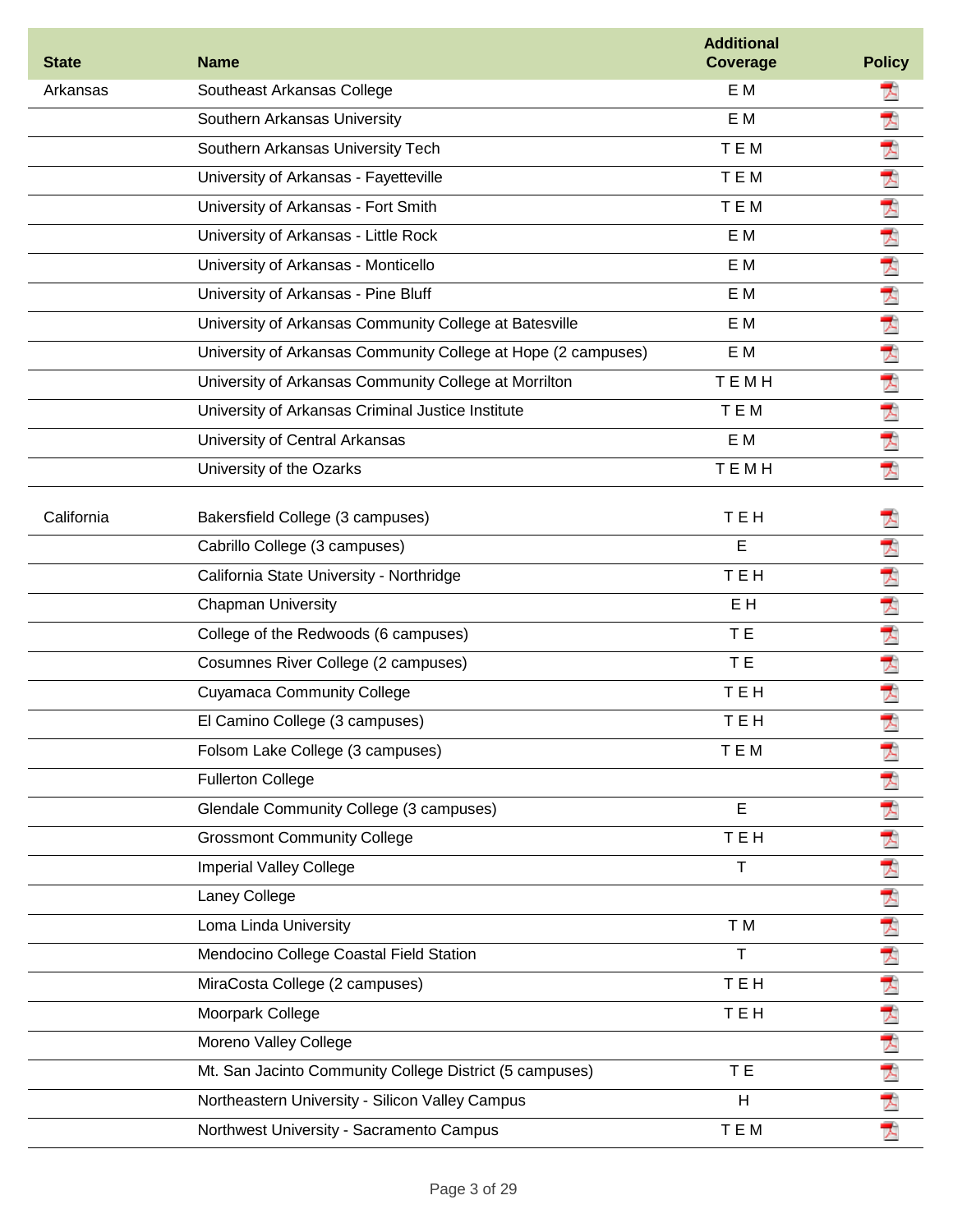| <b>State</b> | <b>Name</b>                                                                          | <b>Additional</b><br><b>Coverage</b> | <b>Policy</b> |
|--------------|--------------------------------------------------------------------------------------|--------------------------------------|---------------|
| California   | Ohlone College (2 campuses)                                                          | T                                    | ᄎ             |
|              | Palomar College (6 campuses)                                                         | <b>TEH</b>                           | 犬             |
|              | Pasadena City College (4 campuses)                                                   | EH                                   | 犬             |
|              | Point Loma Nazarene University                                                       | TEM                                  |               |
|              | <b>Reedley College</b>                                                               | <b>TEH</b>                           | 人名达达达克        |
|              | Riverside City College (3 campuses)                                                  |                                      |               |
|              | Sacramento City College (3 campuses)                                                 | TEMH                                 |               |
|              | San Diego City College                                                               | T E                                  |               |
|              | San Diego Mesa College                                                               | T E                                  |               |
|              | San Diego Miramar College                                                            | T E                                  | 犬             |
|              | San Joaquin Delta College (2 campuses)                                               | <b>TEH</b>                           | 人             |
|              | San Jose State University                                                            | T E                                  |               |
|              | Santa Barbara City College (3 campuses)                                              | T <sub>E</sub>                       |               |
|              | Santa Clara University (2 campuses)                                                  | E H                                  | 因为人人人人        |
|              | Santa Rosa Junior College (5 campuses)                                               | T E                                  |               |
|              | Sierra College (4 campuses)                                                          | T E                                  |               |
|              | Solano Community College (3 campuses)                                                | T E                                  | 犬             |
|              | Sonoma State University                                                              | T <sub>E</sub>                       | 犬             |
|              | Springfield College (California extension campus)                                    | <b>TEMH</b>                          | Ā             |
|              | <b>Stanford University Medical School</b>                                            | TEH                                  | 凤             |
|              | <b>Unitek College</b>                                                                | <b>TEH</b>                           | 大             |
|              | University of California, Davis                                                      | TEMH                                 | 犬             |
|              | University of California, Los Angeles                                                | тен                                  | Ā             |
|              | University of California, Merced                                                     | T E                                  |               |
|              | University of California, San Francisco (3 campuses)                                 | E                                    | 人             |
|              | University of San Francisco Branch Campuses (5 campuses)                             | TEH                                  | 人             |
|              | Woodland Community College (3 campuses)                                              | TEMH                                 | 犬             |
|              | Yuba College (2 campuses)                                                            | TEMH                                 | 页             |
| Colorado     | <b>Colorado Christian University</b>                                                 | TEMH                                 |               |
|              | Colorado Mountain College (Dillon, Breckenridge, and Rifle<br>Campuses) (3 campuses) | TEMH                                 |               |
|              | Columbia College - Denver Campus                                                     | T E                                  | 굿             |
|              | Denver School of Nursing                                                             | T M                                  | Ť.            |
|              | Johnson & Wales University - Denver Campus                                           | TEH                                  | 大             |
|              | Northeastern Junior College (2 campuses)                                             | E H                                  | 퀏             |
|              | University of Colorado Boulder                                                       | E H                                  | 쿳             |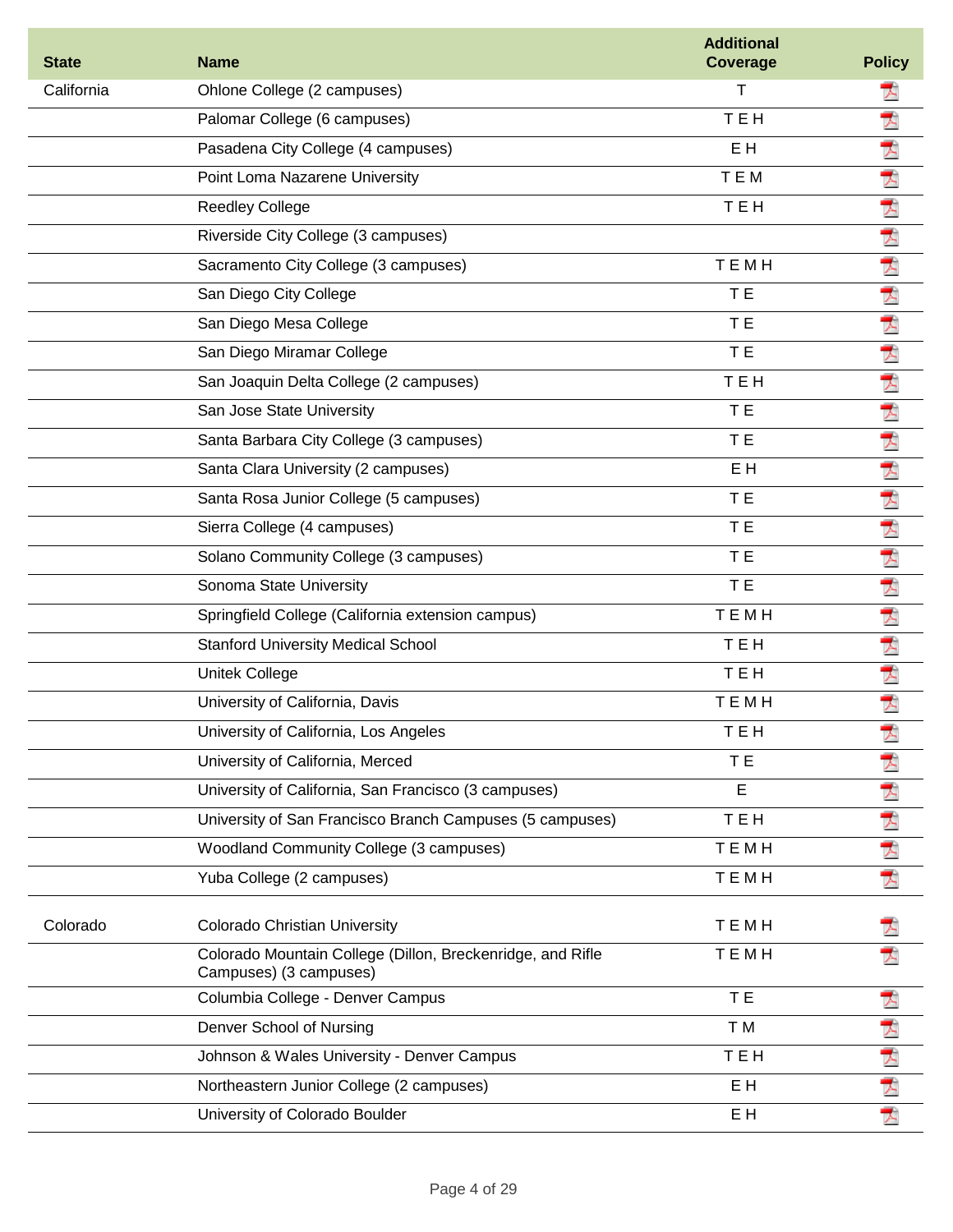| <b>State</b> | <b>Name</b>                                                                               | <b>Additional</b><br><b>Coverage</b> | <b>Policy</b> |
|--------------|-------------------------------------------------------------------------------------------|--------------------------------------|---------------|
| Colorado     | University of Colorado Denver, Anschutz Medical Campus                                    | T E                                  |               |
| Connecticut  | <b>Gateway Community College</b>                                                          | <b>EMH</b>                           |               |
|              | <b>Norwalk Community College</b>                                                          | TEMH                                 |               |
|              | Quinebaug Valley Community College                                                        | E                                    | 겨             |
|              | Quinnipiac University - North Haven Campus                                                | T E                                  | 人             |
|              | Rensselaer Polytechnic Institute - Hartford Campus                                        | T E                                  | 大             |
|              | University of Connecticut Health Center                                                   | E                                    | 쿳             |
| Delaware     | Delaware State University (3 campuses)                                                    | TEH                                  | 츠             |
|              | Delaware Technical & Community College                                                    | <b>TEH</b>                           | 大             |
|              | Delaware Technical Community College-Owens                                                | <b>TEH</b>                           | 大             |
|              | Delaware Technical Community College-Stanton/Wilmington (2<br>campuses)                   | TEH                                  | 쿳             |
|              | Springfield College (Delaware extension campus)                                           | TEMH                                 | 굿             |
|              | Widener University Delaware Law School                                                    | T E                                  | 귯             |
| Florida      | Adventist University of Health Sciences (formerly Florida Hospital<br>College of Health)  | TEM                                  |               |
|              | Bethune-Cookman University                                                                | T E                                  | 굿             |
|              | Broward College (12 campuses)                                                             | TEH                                  | 犬             |
|              | Columbia College - Jacksonville and Orlando Campuses (2<br>campuses)                      | T E                                  |               |
|              | Daytona State College (7 campuses)                                                        | TEH                                  | ᆺ             |
|              | <b>Edward Waters College</b>                                                              |                                      | ᆺ             |
|              | Embry-Riddle Aeronautical University - Daytona Beach                                      | TEH                                  | 쿳             |
|              | Florida Southwestern State College (3 campuses)                                           | T E                                  | 人             |
|              | Florida State College at Jacksonville (5 campuses)                                        | T E                                  | Ţ.            |
|              | Hillsborough Community College (8 campuses)                                               | <b>TEH</b>                           |               |
|              | Johnson & Wales University - North Miami Campus                                           | TEH                                  | 因人 人人人        |
|              | Lynn University                                                                           | TEH                                  |               |
|              | Miami Dade College (8 campuses)                                                           | $\mathsf T$                          |               |
|              | Nova Southeastern University                                                              | T E                                  |               |
|              | Santa Fe College (5 campuses)                                                             | TEH                                  | 犬             |
|              | South Florida State College (4 campuses)                                                  | T E                                  | 凤             |
|              | Springfield College (Florida extension campus)                                            | TEMH                                 | 人             |
|              | St. Petersburg College (11 campuses)                                                      | E H                                  | 大犬            |
|              | Troy University - Florida Sites (5 campuses)                                              | TEH                                  |               |
|              | University of Miami (Coral Gables and Miller School of Medicine<br>campuses) (2 campuses) | E                                    | ᄎ             |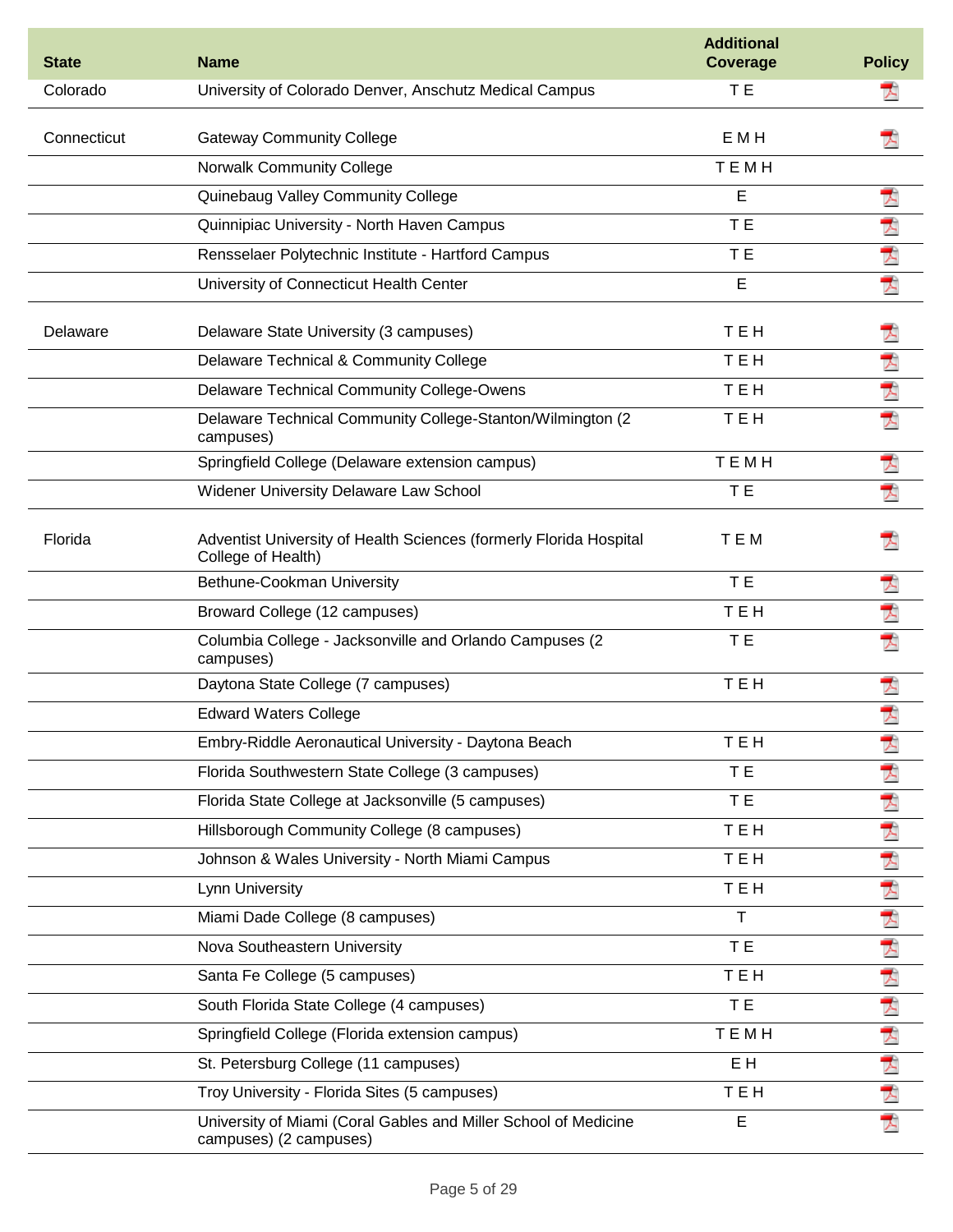| <b>State</b> | <b>Name</b>                                                                           | <b>Additional</b><br><b>Coverage</b> | <b>Policy</b>        |
|--------------|---------------------------------------------------------------------------------------|--------------------------------------|----------------------|
| Florida      | University of South Florida Health                                                    | $\mathsf{T}$                         | 人                    |
|              | University of South Florida Sarasota-Manatee                                          | <b>TEH</b>                           | ア                    |
|              | University of South Florida St. Petersburg                                            | $\overline{H}$                       | $\mathcal{L}$        |
|              | University of Tampa                                                                   | <b>TEMH</b>                          | 犬                    |
|              | <b>Warner University</b>                                                              | T M                                  | 쿳                    |
| Georgia      | <b>Armstrong State University</b>                                                     | T E                                  |                      |
|              | Athens Technical College (4 campuses)                                                 | т                                    |                      |
|              | Augusta Technical College (4 campuses)                                                | $\mathsf{T}$                         | 大丈夫                  |
|              | <b>Berry College</b>                                                                  | <b>TEH</b>                           |                      |
|              | Coastal Pines Technical College (formerly Altamaha Technical<br>College) (7 campuses) | T E                                  | 쿳                    |
|              | <b>Emory University</b>                                                               | <b>TEH</b>                           | ア                    |
|              | Georgia Highlands College                                                             | T E                                  |                      |
|              | Georgia Northwestern Technical College (5 campuses)                                   | T E                                  | 大犬                   |
|              | Georgia Piedmont Technical College (6 campuses)                                       | $\mathsf{T}$                         |                      |
|              | Georgia Southern University (3 campuses)                                              | <b>TEH</b>                           | 大丈                   |
|              | <b>Gordon State College</b>                                                           | <b>TEH</b>                           | $\overline{\lambda}$ |
|              | <b>Gwinnett Technical College</b>                                                     | T <sub>E</sub>                       |                      |
|              | Kennesaw State University (2 campuses)                                                | TEH                                  | 大犬                   |
|              | Morehouse School of Medicine                                                          | T                                    | 大犬                   |
|              | Philadelphia College of Osteopathic Medicine, Georgia Campus                          | T E                                  |                      |
|              | <b>Piedmont College</b>                                                               | $\mathsf T$                          | 쿳                    |
|              | Shorter University (4 campuses)                                                       | $\mathsf T$                          |                      |
|              | Southern Regional Technical College (formerly Southwest Georgia)<br>(7 campuses)      | T E                                  |                      |
|              | Spelman College                                                                       | E                                    | 겨                    |
|              | Troy University - Georgia Sites (7 campuses)                                          | TEH                                  | 굿                    |
| Guam         | <b>Guam Community College</b>                                                         | T E                                  |                      |
|              | University of Guam                                                                    | <b>TEMH</b>                          | 굿                    |
| Hawaii       | Brigham Young University-Hawaii                                                       | T E                                  |                      |
| Idaho        | Brigham Young University-Idaho                                                        | $\mathsf T$                          |                      |
|              | Carrington College, Boise                                                             | TH <sub></sub>                       |                      |
|              | College of Southern Idaho                                                             | E                                    | 겨                    |
|              | College of Western Idaho (4 campuses)                                                 | TEH                                  | 겨                    |
|              | Idaho State University (4 campuses)                                                   |                                      | 凤                    |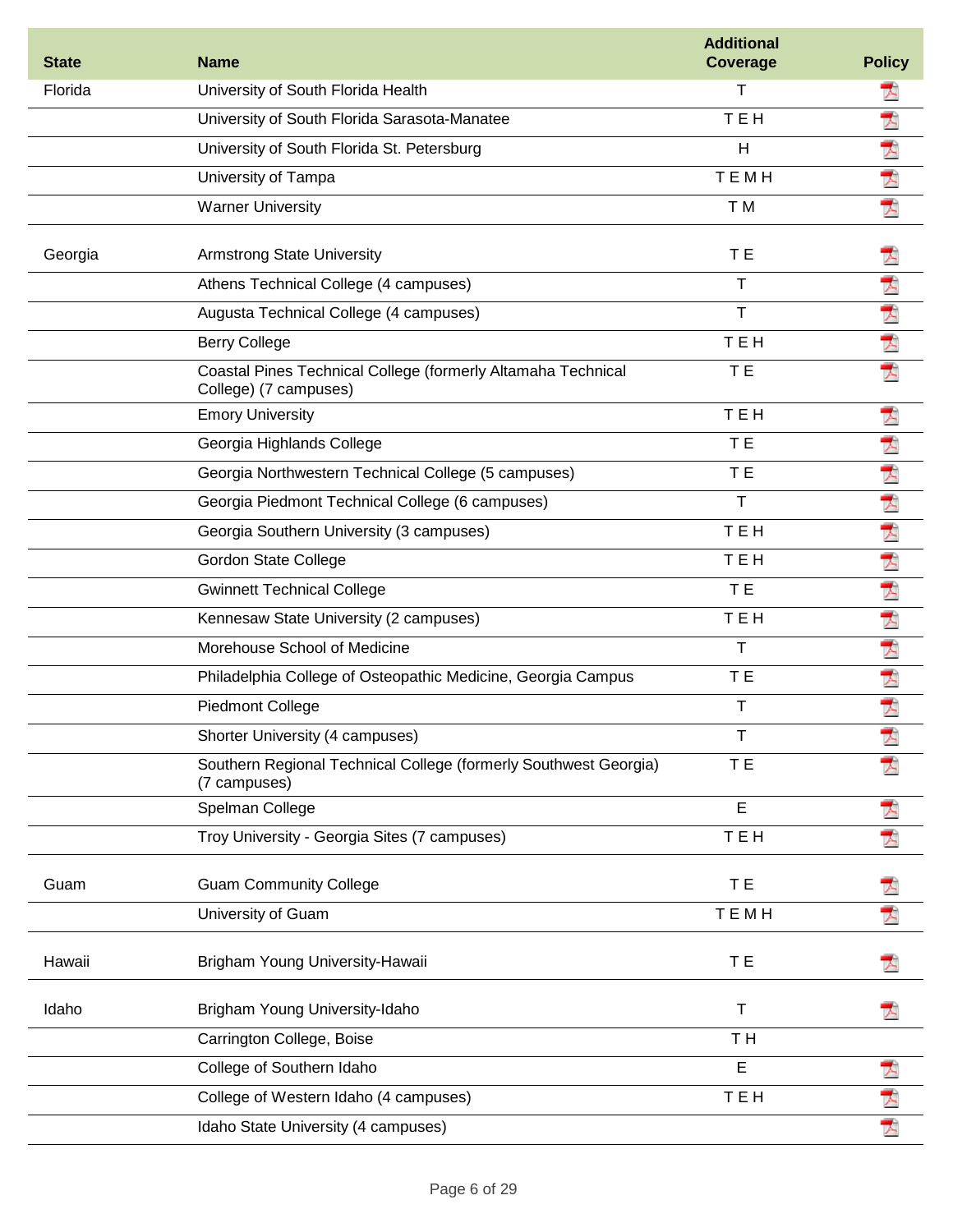| <b>State</b>    | <b>Name</b>                                                                                                                                                                                                                                                                                                                                                                                                                           | <b>Additional</b><br><b>Coverage</b> | <b>Policy</b>        |
|-----------------|---------------------------------------------------------------------------------------------------------------------------------------------------------------------------------------------------------------------------------------------------------------------------------------------------------------------------------------------------------------------------------------------------------------------------------------|--------------------------------------|----------------------|
| Idaho           | Northwest Nazarene University                                                                                                                                                                                                                                                                                                                                                                                                         | Τ                                    | 겨                    |
|                 | University of Idaho                                                                                                                                                                                                                                                                                                                                                                                                                   | <b>TEH</b>                           | ᆺ                    |
| <b>Illinois</b> | Public institutions in Illinois are listed below; all are required to be<br>100% smokefree, e-cigarette-free, and hookah-free campuses under<br>state law. Private institutions with 100% smokefree campus policies<br>are also listed, if any. Any private institution with a 100% tobacco-free<br>campus, or public institution with a 100% tobacco-free campus<br>(stronger than state law requirements), is indicated with a "T". | E H                                  |                      |
|                 | <b>Aurora University</b>                                                                                                                                                                                                                                                                                                                                                                                                              | E                                    | 쿳                    |
|                 | Blessing-Rieman College of Nursing                                                                                                                                                                                                                                                                                                                                                                                                    |                                      | 人                    |
|                 | Carl Sandburg College                                                                                                                                                                                                                                                                                                                                                                                                                 | E H                                  |                      |
|                 | <b>Chicago State University</b>                                                                                                                                                                                                                                                                                                                                                                                                       | E H                                  |                      |
|                 | City Colleges of Chicago-Harold Washington College                                                                                                                                                                                                                                                                                                                                                                                    | E H                                  |                      |
|                 | City Colleges of Chicago-Harry S Truman College                                                                                                                                                                                                                                                                                                                                                                                       | EH                                   | どうどうしょう しょうしょう       |
|                 | City Colleges of Chicago-Kennedy-King College (4 campuses)                                                                                                                                                                                                                                                                                                                                                                            | E H                                  |                      |
|                 | City Colleges of Chicago-Malcolm X College (2 campuses)                                                                                                                                                                                                                                                                                                                                                                               | E H                                  |                      |
|                 | City Colleges of Chicago-Olive-Harvey College (2 campuses)                                                                                                                                                                                                                                                                                                                                                                            | E H                                  |                      |
|                 | City Colleges of Chicago-Richard J Daley College (2 campuses)                                                                                                                                                                                                                                                                                                                                                                         | E H                                  |                      |
|                 | City Colleges of Chicago-Wilbur Wright College (2 campuses)                                                                                                                                                                                                                                                                                                                                                                           | E H                                  |                      |
|                 | College of DuPage                                                                                                                                                                                                                                                                                                                                                                                                                     | TEH                                  |                      |
|                 | College of Lake County                                                                                                                                                                                                                                                                                                                                                                                                                | E H                                  |                      |
|                 | Columbia College - Crystal Lake Campus                                                                                                                                                                                                                                                                                                                                                                                                | TEH                                  |                      |
|                 | Danville Area Community College                                                                                                                                                                                                                                                                                                                                                                                                       | TEH                                  | 夭                    |
|                 | East St. Louis Community College Center (East St. Louis Higher<br><b>Education Campus)</b>                                                                                                                                                                                                                                                                                                                                            | E H                                  | 쿳                    |
|                 | Eastern Illinois University (4 campuses)                                                                                                                                                                                                                                                                                                                                                                                              | TEMH                                 | 겨                    |
|                 | <b>Elgin Community College</b>                                                                                                                                                                                                                                                                                                                                                                                                        | EH                                   | 天                    |
|                 | <b>Governors State University</b>                                                                                                                                                                                                                                                                                                                                                                                                     | E H                                  | Ţ.                   |
|                 | Greenville College                                                                                                                                                                                                                                                                                                                                                                                                                    |                                      | $\overline{\lambda}$ |
|                 | <b>Heartland Community College</b>                                                                                                                                                                                                                                                                                                                                                                                                    | T E                                  | Ť.                   |
|                 | Illinois Central College                                                                                                                                                                                                                                                                                                                                                                                                              | E H                                  | 大                    |
|                 | Illinois Eastern Community Colleges (Frontier, Lincoln Trail, Olney<br>Central, Wabash) (4 campuses)                                                                                                                                                                                                                                                                                                                                  | TEMH                                 | 因                    |
|                 | <b>Illinois State University</b>                                                                                                                                                                                                                                                                                                                                                                                                      | TEH                                  | 犬                    |
|                 | Illinois Valley Community College                                                                                                                                                                                                                                                                                                                                                                                                     | E H                                  | Ā                    |
|                 | Indiana Institute of Technology - Illinois Campuses (2 campuses)                                                                                                                                                                                                                                                                                                                                                                      | TEH                                  | 쿳                    |
|                 | John A. Logan College                                                                                                                                                                                                                                                                                                                                                                                                                 | E H                                  |                      |
|                 | John Wood Community College                                                                                                                                                                                                                                                                                                                                                                                                           | E H                                  | 大大大                  |
|                 | Joliet Junior College (6 campuses)                                                                                                                                                                                                                                                                                                                                                                                                    | E H                                  |                      |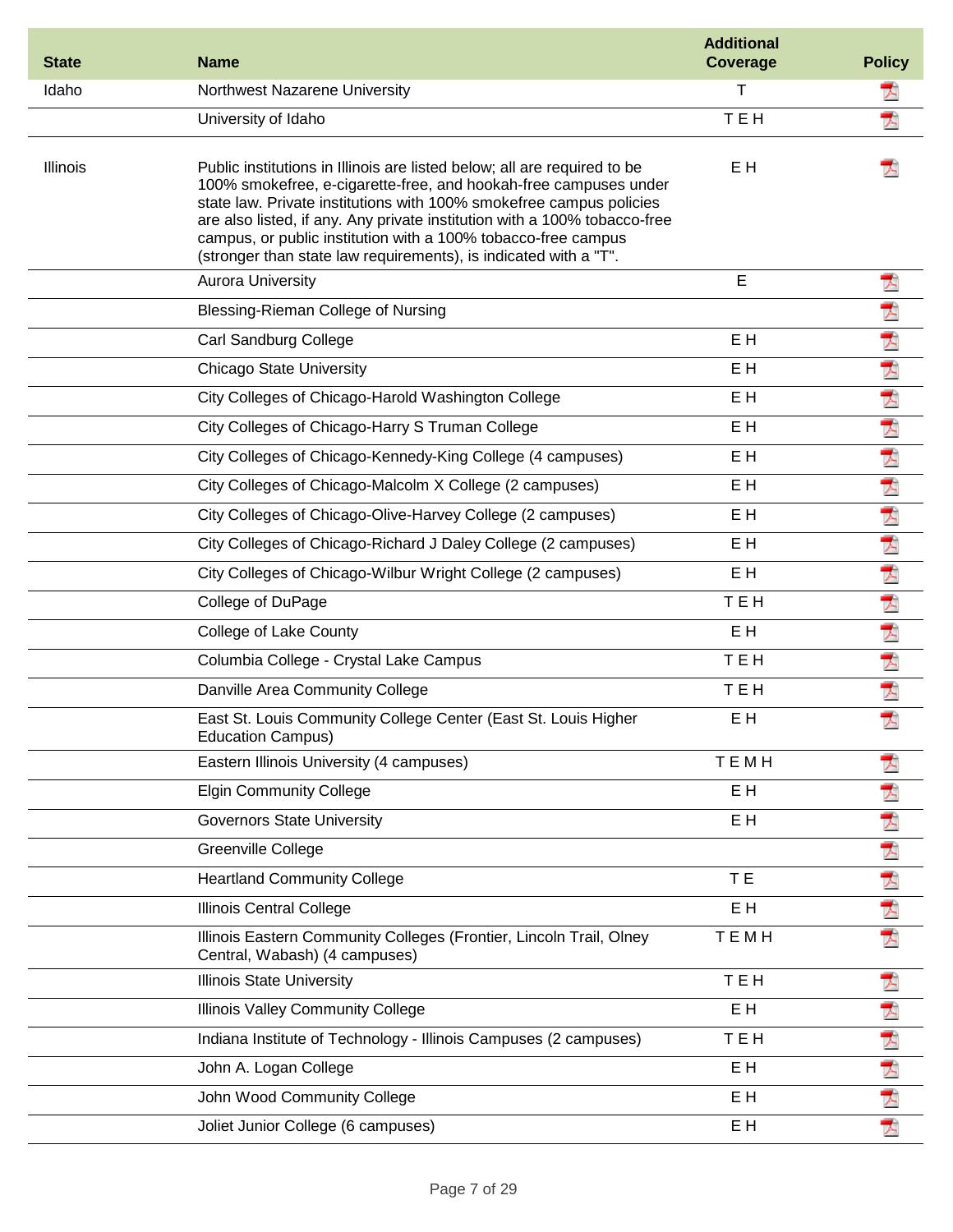| <b>State</b>    | <b>Name</b>                                   | <b>Additional</b><br><b>Coverage</b> | <b>Policy</b> |
|-----------------|-----------------------------------------------|--------------------------------------|---------------|
| <b>Illinois</b> | Kankakee Community College                    | E <sub>H</sub>                       |               |
|                 | Kaskaskia College                             | E <sub>H</sub>                       | 犬             |
|                 | Kishwaukee College                            | E <sub>H</sub>                       | 人             |
|                 | Lake Land College                             | E <sub>H</sub>                       | 大犬            |
|                 | Lewis and Clark Community College             | E H                                  |               |
|                 | <b>Lincoln Land Community College</b>         | EH                                   | 大             |
|                 | <b>McHenry County College</b>                 | T E                                  | 大             |
|                 | Moody Bible Institute                         | TEMH                                 | 大犬            |
|                 | Moraine Valley Community College              | E <sub>H</sub>                       |               |
|                 | Morton College                                | E <sub>H</sub>                       |               |
|                 | Northeastern Illinois University (5 campuses) | E <sub>H</sub>                       | 大人大人          |
|                 | <b>Oakton Community College</b>               | E <sub>H</sub>                       |               |
|                 | <b>Olivet Nazarene University</b>             | $\mathsf{T}$                         |               |
|                 | Parkland College                              | E <sub>H</sub>                       | 凤             |
|                 | Prairie State College                         | E <sub>H</sub>                       |               |
|                 | Rend Lake College                             | E <sub>H</sub>                       |               |
|                 | <b>Richland Community College</b>             | E <sub>H</sub>                       |               |
|                 | Rock Valley College                           | E <sub>H</sub>                       | 人人人人          |
|                 | <b>Rush University</b>                        | T                                    | 大大大           |
|                 | Saint Xavier University (2 campuses)          | TEMH                                 |               |
|                 | <b>Sauk Valley Community College</b>          | E H                                  |               |
|                 | <b>Shawnee Community College</b>              | E H                                  | 겨             |
|                 | South Suburban College (2 campuses)           | E H                                  | Ā             |
|                 | Southeastern Illinois College                 | E H                                  | 굿             |
|                 | Southern Illinois University Carbondale       | EH                                   | Ā             |
|                 | Southern Illinois University Edwardsville     | E H                                  | 凤             |
|                 | Southwestern Illinois College                 | E H                                  | 大大大           |
|                 | Spoon River College                           | EH                                   |               |
|                 | <b>Triton College</b>                         | <b>TEMH</b>                          |               |
|                 | University of Illinois at Chicago             | E H                                  | 人             |
|                 | University of Illinois at Urbana-Champaign    | E M H                                |               |
|                 | Waubonsee Community College (4 campuses)      | E H                                  | 大大大大          |
|                 | Western Illinois University (2 campuses)      | E H                                  |               |
|                 | <b>Wheaton College</b>                        | $\mathsf{T}$                         |               |
|                 | William Rainey Harper College (3 campuses)    | EH                                   | 퀏             |
| Indiana         | Anabaptist Mennonite Biblical Seminary        |                                      |               |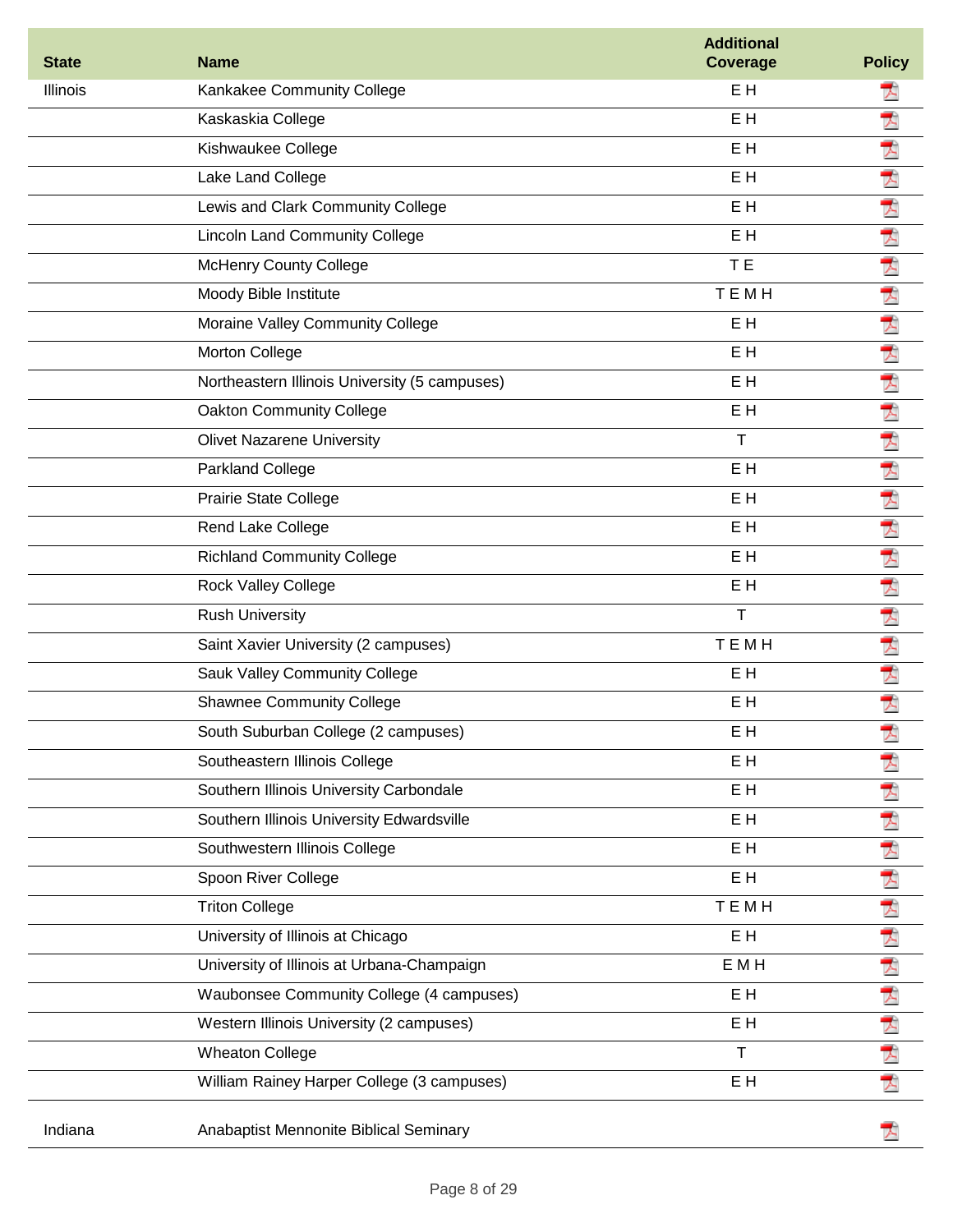| <b>State</b> | <b>Name</b>                                                                                                                                                                                                                                           | <b>Additional</b><br><b>Coverage</b> | <b>Policy</b>           |
|--------------|-------------------------------------------------------------------------------------------------------------------------------------------------------------------------------------------------------------------------------------------------------|--------------------------------------|-------------------------|
| Indiana      | Anderson University                                                                                                                                                                                                                                   | <b>TEH</b>                           |                         |
|              | <b>Bethel College</b>                                                                                                                                                                                                                                 | E                                    | 犬                       |
|              | <b>Crossroads Bible College</b>                                                                                                                                                                                                                       | T                                    | 人                       |
|              | Earlham College                                                                                                                                                                                                                                       | <b>TEH</b>                           | 大犬                      |
|              | Franklin College                                                                                                                                                                                                                                      | <b>TEH</b>                           |                         |
|              | Goshen College                                                                                                                                                                                                                                        | <b>TEH</b>                           | 大犬                      |
|              | Grace College and Theological Seminary (2 campuses)                                                                                                                                                                                                   | <b>TEMH</b>                          |                         |
|              | <b>Huntington University</b>                                                                                                                                                                                                                          | T                                    | 夭                       |
|              | Indiana Institute of Technology (12 campuses)                                                                                                                                                                                                         | TEH                                  | 夭                       |
|              | Indiana University - East                                                                                                                                                                                                                             |                                      |                         |
|              | Indiana University - South Bend                                                                                                                                                                                                                       | $\mathsf{T}$                         | 因为因为因为人                 |
|              | Indiana University - Southeast (3 campuses)                                                                                                                                                                                                           | <b>TEH</b>                           |                         |
|              | Indiana Wesleyan University                                                                                                                                                                                                                           | <b>TEH</b>                           |                         |
|              | Ivy Tech Community College (32 campuses)                                                                                                                                                                                                              | T E                                  |                         |
|              | Manchester University (2 campuses)                                                                                                                                                                                                                    | TH <sub></sub>                       |                         |
|              | <b>Marian University</b>                                                                                                                                                                                                                              | T E                                  |                         |
|              | Purdue University - Calumet                                                                                                                                                                                                                           | E                                    | 犬                       |
|              | Purdue University - North Central                                                                                                                                                                                                                     | T <sub>E</sub>                       | 人                       |
|              | Saint Mary-of-the-Woods College                                                                                                                                                                                                                       | T                                    | $\overline{\mathbb{A}}$ |
|              | <b>Taylor University</b>                                                                                                                                                                                                                              | T                                    | 去犬                      |
|              | University of Evansville                                                                                                                                                                                                                              | <b>TEH</b>                           |                         |
|              | University of Indianapolis                                                                                                                                                                                                                            |                                      | 굿                       |
|              | University of Saint Francis                                                                                                                                                                                                                           |                                      | 겨                       |
|              | Valparaiso University                                                                                                                                                                                                                                 | Е                                    |                         |
| lowa         | All higher education institutions in lowa are listed below, because all<br>are required to be100% smokefree campuses under state law. Any<br>such institutions with 100% tobacco-free policies (stronger than state<br>law) are indicated with a "T". |                                      |                         |
|              | Allen College                                                                                                                                                                                                                                         |                                      | プ                       |
|              | <b>Briar Cliff University</b>                                                                                                                                                                                                                         | T E                                  | Ā                       |
|              | <b>Buena Vista University</b>                                                                                                                                                                                                                         |                                      |                         |
|              | <b>Central College</b>                                                                                                                                                                                                                                |                                      |                         |
|              | <b>Clarke University</b>                                                                                                                                                                                                                              |                                      | 西西西西西西西                 |
|              | Coe College                                                                                                                                                                                                                                           |                                      |                         |
|              | <b>Cornell College</b>                                                                                                                                                                                                                                |                                      |                         |
|              | Des Moines Area Community College (12 campuses)                                                                                                                                                                                                       | T E                                  |                         |
|              | Des Moines University                                                                                                                                                                                                                                 | $\mathsf T$                          |                         |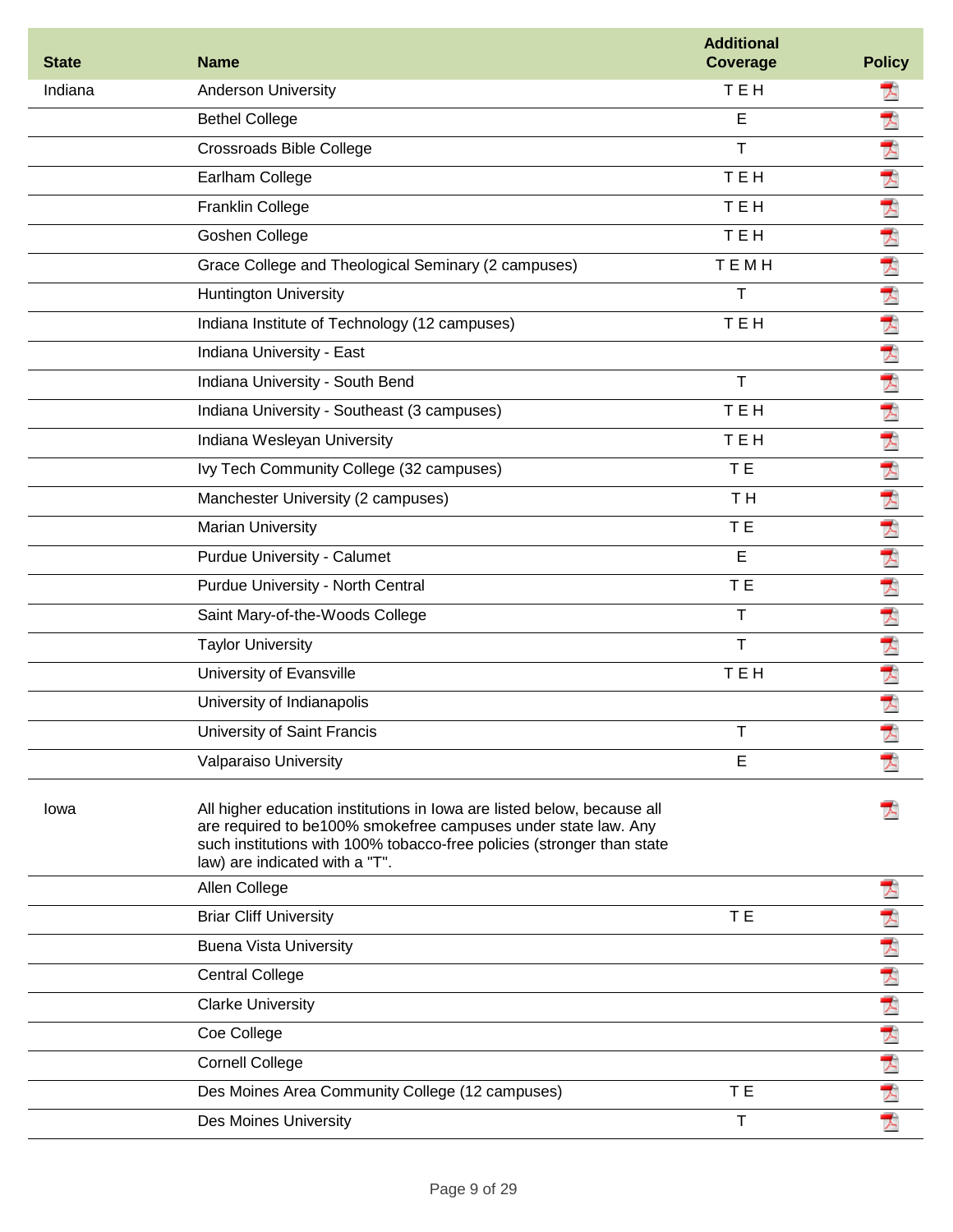| <b>State</b> | <b>Name</b>                                          | <b>Additional</b><br><b>Coverage</b> | <b>Policy</b>   |
|--------------|------------------------------------------------------|--------------------------------------|-----------------|
| Iowa         | Divine Word College                                  |                                      | ᄎ               |
|              | Dordt College                                        |                                      | 굿               |
|              | <b>Drake University</b>                              | $\mathsf T$                          | 굿               |
|              | Eastern Iowa Community College District (4 campuses) |                                      | 쿳               |
|              | Ellsworth Community College (2 campuses)             | T E                                  | $\bar{\lambda}$ |
|              | <b>Emmaus Bible College</b>                          |                                      | 凤               |
|              | Faith Baptist Bible College and Theological Seminary |                                      | 凤               |
|              | Graceland University (3 campuses)                    | TEM                                  | 쿳               |
|              | <b>Grand View University</b>                         |                                      | ₹               |
|              | <b>Grinnell College</b>                              |                                      | 大犬              |
|              | <b>Hamilton Technical College</b>                    |                                      |                 |
|              | Hawkeye Community College (10 campuses)              | T E                                  | 凤               |
|              | Indian Hills Community College (3 campuses)          | <b>TEH</b>                           | 凤               |
|              | Iowa Central Community College                       |                                      | 天               |
|              | Iowa Lakes Community College (5 campuses)            | T E                                  | 犬               |
|              | Iowa Valley Grinnell                                 | T E                                  | 쿳               |
|              | Iowa Wesleyan College                                |                                      | Ā               |
|              | Iowa Western Community College                       |                                      | 굿               |
|              | Kaplan University - Cedar Falls Campus               |                                      | 굿               |
|              | Kaplan University - Cedar Rapids Campus              |                                      | 犬               |
|              | Kaplan University - Davenport                        |                                      | 퀏               |
|              | Kaplan University - Des Moines Campus                |                                      | 굿               |
|              | Kaplan University - Mason City Campus                |                                      | Ā               |
|              | <b>Kirkwood Community College</b>                    |                                      | 굿               |
|              | Loras College                                        | TEMH                                 | 入               |
|              | Luther College                                       | E H                                  | 人               |
|              | Maharishi University of Management                   | T E                                  | 人               |
|              | Marshalltown Community College                       | T E                                  | 大犬              |
|              | Mercy College of Health Sciences                     | $\mathsf T$                          |                 |
|              | Morningside College                                  |                                      | 犬               |
|              | <b>Mount Mercy University</b>                        |                                      | Ā               |
|              | North Iowa Area Community College                    | T E                                  |                 |
|              | Northeast Iowa Community College (2 campuses)        |                                      | 大人大大大           |
|              | Northwest Iowa Community College                     |                                      |                 |
|              | Northwestern College                                 |                                      |                 |
|              | Palmer College of Chiropractic                       |                                      |                 |
|              | Simpson College                                      |                                      | 犬               |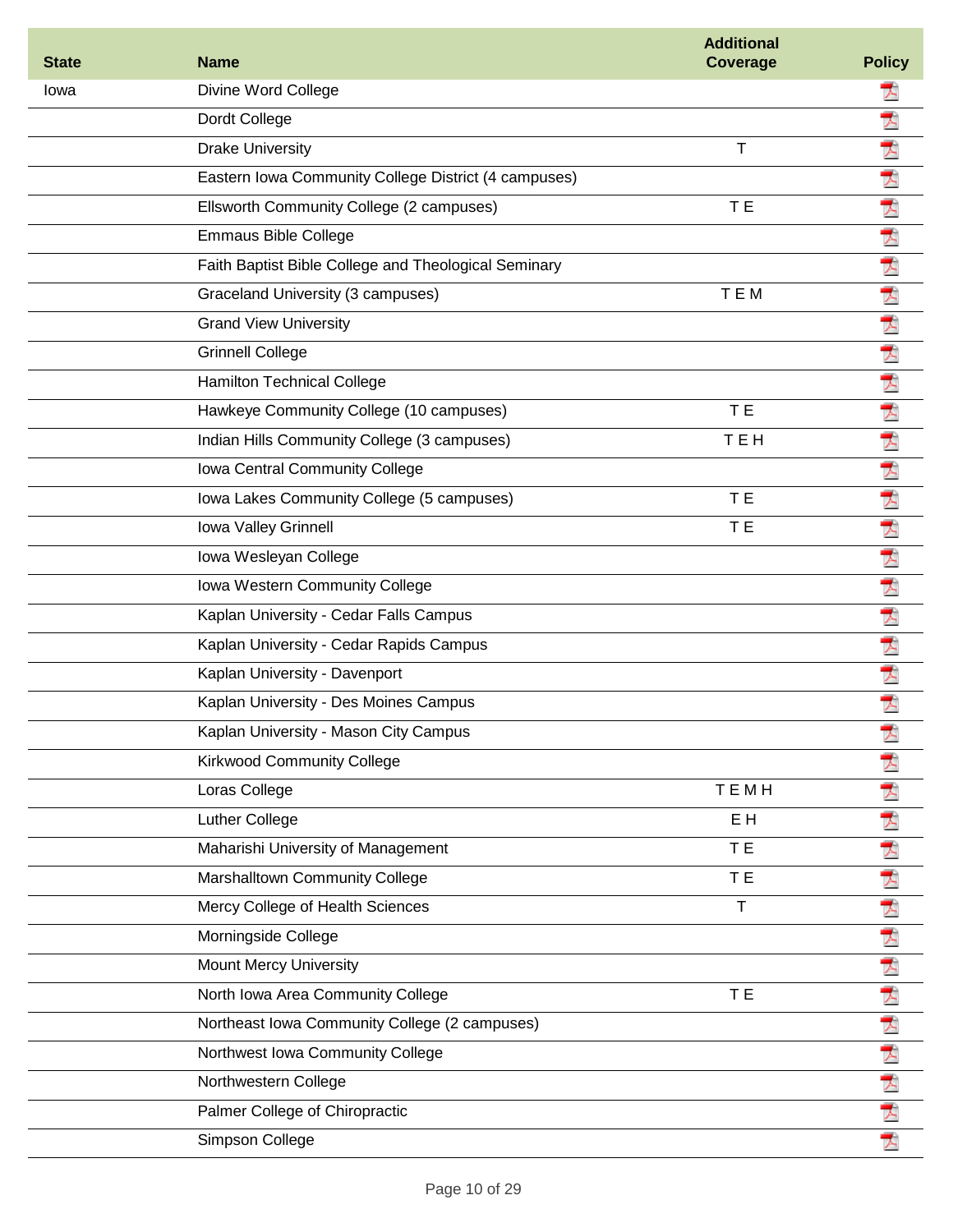| <b>State</b> | <b>Name</b>                                            | <b>Additional</b><br><b>Coverage</b> | <b>Policy</b> |
|--------------|--------------------------------------------------------|--------------------------------------|---------------|
| Iowa         | Southeastern Community College (4 campuses)            | т                                    | ᄎ             |
|              | Southwestern Community College (3 campuses)            | T E                                  | 犬             |
|              | St. Ambrose University                                 | T E                                  | 굿             |
|              | St. Luke's College                                     |                                      | 凤             |
|              | University of Dubuque                                  |                                      | 犬             |
|              | University of Iowa (2 campuses)                        | H                                    | 犬             |
|              | University of Phoenix - Des Moines Campus              |                                      | 凤             |
|              | <b>Upper Iowa University</b>                           |                                      | ₹             |
|              | Vatterott College                                      |                                      | 凤             |
|              | <b>Waldorf College</b>                                 |                                      | 犬             |
|              | <b>Wartburg College</b>                                |                                      | 犬             |
|              | <b>Wartburg Theological Seminary</b>                   |                                      | 犬             |
|              | Western Iowa Tech Community College (6 campuses)       | T E                                  | 犬             |
|              | <b>William Penn University</b>                         |                                      | 쿳             |
| Kansas       | <b>Barclay College</b>                                 | Τ                                    | 스             |
|              | Butler Community College (6 campuses)                  | H                                    | 굿             |
|              | <b>Central Christian College</b>                       | TEM                                  | T)            |
|              | <b>Flint Hills Technical College</b>                   | E <sub>H</sub>                       | 凤             |
|              | Fort Hays State University                             | <b>TEH</b>                           | 人             |
|              | Highland Community College (6 campuses)                | T E                                  | 犬             |
|              | Kansas Christian College                               | T M                                  | 犬             |
|              | Kansas City Kansas Community College (3 campuses)      | <b>TEH</b>                           | 귓             |
|              | Kansas State University - Olathe Campus                | E H                                  | 굿             |
|              | Kansas Wesleyan University                             | Τ                                    | 犬             |
|              | Labette Community College (2 campuses)                 | T E                                  | 굿             |
|              | Manhattan Christian College                            | T                                    | 犬             |
|              | MidAmerica Nazarene University                         | T                                    | 犬             |
|              | <b>Pittsburg State University</b>                      | <b>TEH</b>                           |               |
|              | <b>Pratt Community College</b>                         | T                                    | 大犬            |
|              | University of Kansas (2 campuses)                      | E M H                                | 쿳             |
| Kentucky     | Ashland Community and Technical College (3 campuses)   | TEH                                  |               |
|              | <b>Bellarmine University</b>                           | TEH                                  |               |
|              | Big Sandy Community and Technical College (4 campuses) | T E                                  |               |
|              | Bluegrass Community & Technical College (9 campuses)   | TEH                                  | メスメ           |
|              | Campbellsville University (6 campuses)                 | T E                                  | T.            |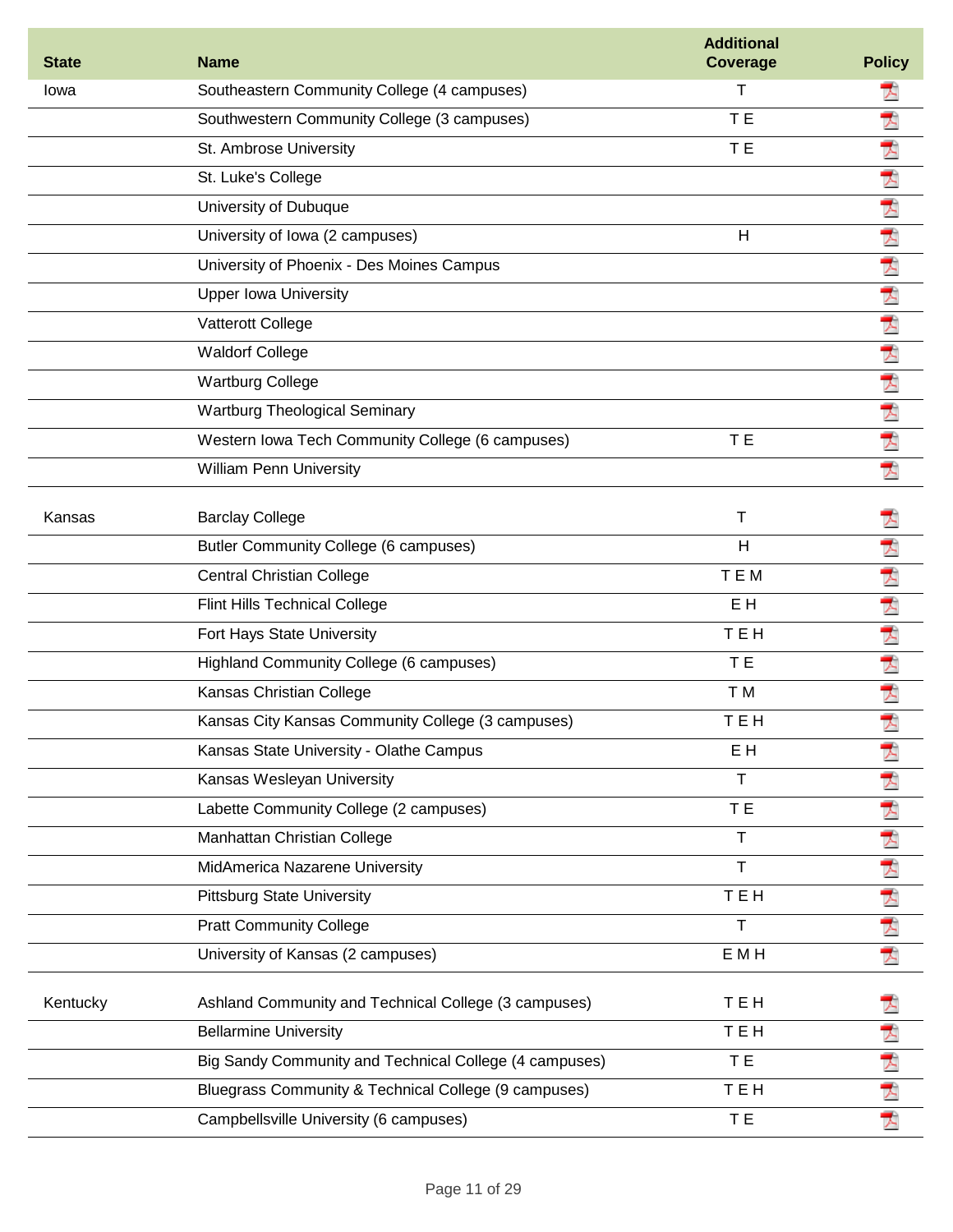| <b>State</b> | <b>Name</b>                                                                                                                                                                                                                                                                                                                                                                                         | <b>Additional</b><br><b>Coverage</b> | <b>Policy</b> |
|--------------|-----------------------------------------------------------------------------------------------------------------------------------------------------------------------------------------------------------------------------------------------------------------------------------------------------------------------------------------------------------------------------------------------------|--------------------------------------|---------------|
| Kentucky     | Elizabethtown Community and Technical College (11 campuses)                                                                                                                                                                                                                                                                                                                                         | <b>TEH</b>                           |               |
|              | Gateway Community and Technical College (4 campuses)                                                                                                                                                                                                                                                                                                                                                | TEH                                  | 犬             |
|              | Hazard Community and Technical College (5 campuses)                                                                                                                                                                                                                                                                                                                                                 | <b>TEH</b>                           |               |
|              | Henderson Community College (3 campuses)                                                                                                                                                                                                                                                                                                                                                            | TEH                                  | T)            |
|              | Hopkinsville Community College (3 campuses)                                                                                                                                                                                                                                                                                                                                                         | TEH                                  | 人             |
|              | Indiana Institute of Technology - Kentucky Campuses (2 campuses)                                                                                                                                                                                                                                                                                                                                    | TEH                                  |               |
|              | Jefferson Community and Technical College (6 campuses)                                                                                                                                                                                                                                                                                                                                              | TEH                                  | 大犬            |
|              | Kentucky State University                                                                                                                                                                                                                                                                                                                                                                           | $\top$                               |               |
|              | Kentucky Wesleyan College                                                                                                                                                                                                                                                                                                                                                                           | E                                    | 因为因为因为        |
|              | Madisonville Community College Health Sciences Campus                                                                                                                                                                                                                                                                                                                                               | TEH                                  |               |
|              | Maysville Community and Technical College (3 campuses)                                                                                                                                                                                                                                                                                                                                              | <b>TEH</b>                           |               |
|              | Morehead State University                                                                                                                                                                                                                                                                                                                                                                           | TEH                                  |               |
|              | Northern Kentucky University                                                                                                                                                                                                                                                                                                                                                                        | TEH                                  |               |
|              | Southcentral Kentucky Community and Technical College (6<br>campuses)                                                                                                                                                                                                                                                                                                                               | T E                                  | 굿             |
|              | Southeast Kentucky Community and Technical College (5 campuses)                                                                                                                                                                                                                                                                                                                                     | TEH                                  |               |
|              | <b>Spalding University</b>                                                                                                                                                                                                                                                                                                                                                                          | TEH                                  | 쿳             |
|              | <b>Thomas More College</b>                                                                                                                                                                                                                                                                                                                                                                          | E <sub>H</sub>                       | À             |
|              | <b>Transylvania University</b>                                                                                                                                                                                                                                                                                                                                                                      | Τ                                    | Ť.            |
|              | <b>Union College</b>                                                                                                                                                                                                                                                                                                                                                                                | T E                                  | 大犬            |
|              | University of Kentucky, Lexington Campus                                                                                                                                                                                                                                                                                                                                                            | TEH                                  |               |
|              | University of Louisville (3 campuses)                                                                                                                                                                                                                                                                                                                                                               |                                      | 犬             |
|              | University of Pikeville                                                                                                                                                                                                                                                                                                                                                                             | T                                    | 쿳             |
|              | West Kentucky Community and Technical College (7 campuses)                                                                                                                                                                                                                                                                                                                                          | TEH                                  |               |
| Louisiana    | Public institutions in Louisiana are listed below; all are required to be<br>100% smokefree campuses under state law. Private institutions with<br>100% smokefree campus policies are also listed, if any. Any private<br>institution with a 100% tobacco-free campus, or public institution with<br>a 100% tobacco-free campus (stronger than state law requirements),<br>is indicated with a "T". |                                      |               |
|              | Baton Rouge Community College (8 campuses)                                                                                                                                                                                                                                                                                                                                                          | TEH                                  | 겨             |
|              | <b>Bossier Parish Community College</b>                                                                                                                                                                                                                                                                                                                                                             | E <sub>H</sub>                       | 人             |
|              | Central Louisiana Technical Community College (7 campuses)                                                                                                                                                                                                                                                                                                                                          | T                                    |               |
|              | Delgado Community College (7 campuses)                                                                                                                                                                                                                                                                                                                                                              | TEH                                  |               |
|              | <b>Dillard University</b>                                                                                                                                                                                                                                                                                                                                                                           | <b>TEMH</b>                          |               |
|              | Fletcher Technical Community College (5 campuses)                                                                                                                                                                                                                                                                                                                                                   | TEH                                  | 大大大人          |
|              | <b>Grambling State University</b>                                                                                                                                                                                                                                                                                                                                                                   | TEH                                  |               |
|              | Louisiana Delta Community College (8 campuses)                                                                                                                                                                                                                                                                                                                                                      | TEH                                  | 大犬            |
|              | Louisiana State University Eunice                                                                                                                                                                                                                                                                                                                                                                   | TEH                                  | 굿             |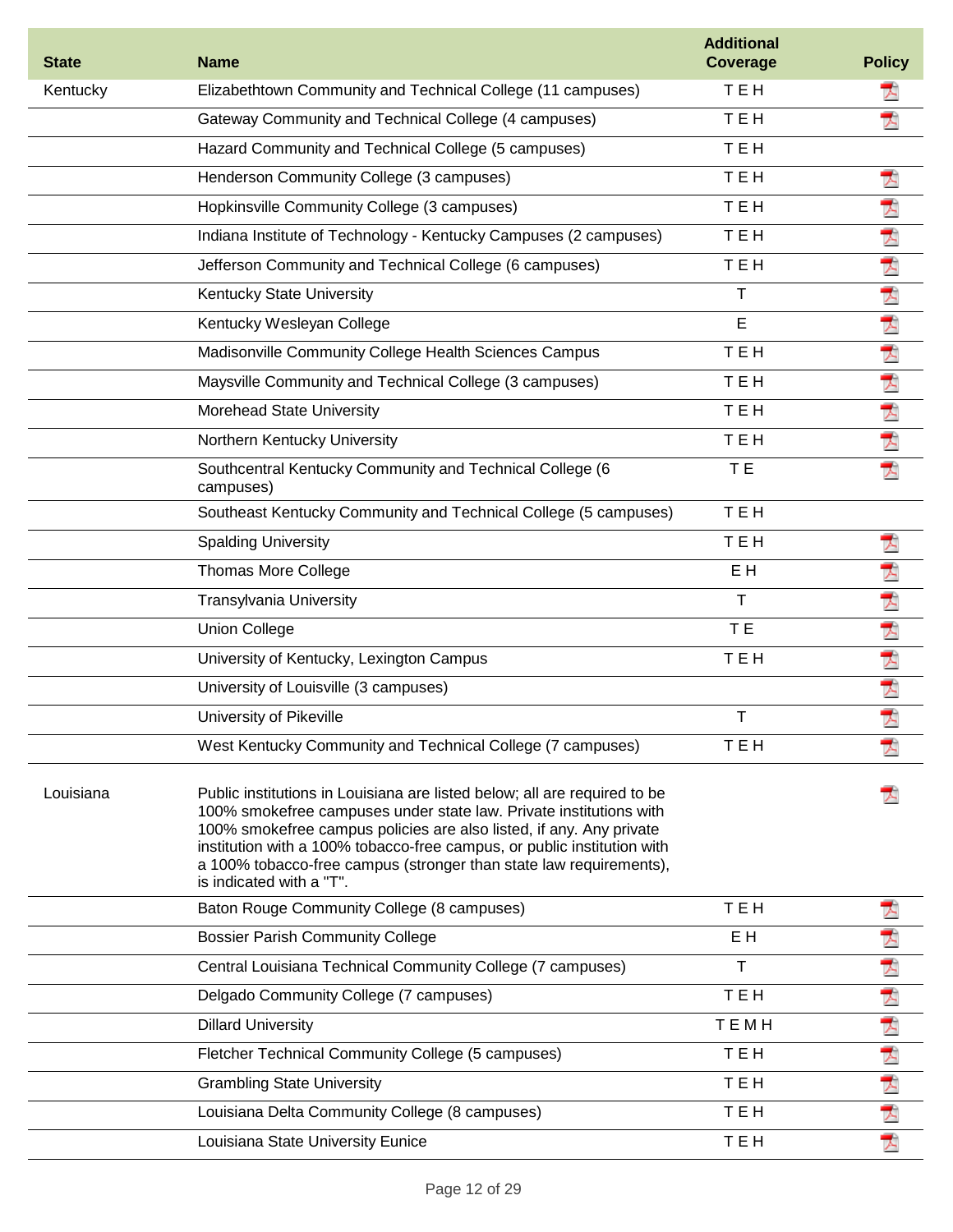| <b>State</b> | <b>Name</b>                                                   | <b>Additional</b><br><b>Coverage</b> | <b>Policy</b> |
|--------------|---------------------------------------------------------------|--------------------------------------|---------------|
| Louisiana    | Louisiana State University Shreveport                         | <b>TEH</b>                           | 人             |
|              | Louisiana Tech University                                     | <b>TEH</b>                           | 쿳             |
|              | Loyola University New Orleans (2 campuses)                    | <b>TEH</b>                           | 굿             |
|              | <b>LSUHSC New Orleans</b>                                     | <b>TEH</b>                           | 人             |
|              | <b>LSUHSC Shreveport</b>                                      |                                      |               |
|              | <b>Nicholls State University</b>                              | TH <sub></sub>                       | 因为因为人人        |
|              | Northshore Technical Community College (3 campuses)           |                                      |               |
|              | Northwest Louisiana Technical College (5 campuses)            | TEH                                  |               |
|              | Northwestern State University (4 campuses)                    | T E                                  |               |
|              | <b>Nunez Community College</b>                                | T E                                  | 犬             |
|              | Our Lady of the Lake College                                  | T E                                  | 쿳             |
|              | River Parishes Community College (2 campuses)                 | <b>TEH</b>                           |               |
|              | South Central Louisiana Technical College (3 campuses)        | <b>TEH</b>                           | 굿             |
|              | South Louisiana Community College (8 campuses)                | T                                    | 犬             |
|              | Southern University and A & M College (2 campuses)            | TEH                                  | 大犬            |
|              | Southern University at New Orleans                            | TEH                                  |               |
|              | Southern University at Shreveport                             | <b>TEH</b>                           | 犬             |
|              | Southern University Law Center                                | <b>TEH</b>                           | 犬             |
|              | SOWELA Technical Community College, Lake Charles (2 campuses) | <b>TEH</b>                           | Ā             |
|              | Tulane University (6 campuses)                                | <b>TEH</b>                           | 人             |
|              | University of Louisiana at Monroe                             | T E                                  | 犬             |
|              | University of New Orleans (3 campuses)                        | T E                                  | 凤             |
|              | Xavier University of Louisiana                                | тен                                  | A             |
| Maine        | <b>Colby College</b>                                          | TEH                                  |               |
|              | Husson University (3 campuses)                                | T E                                  |               |
|              | Kennebec Valley Community College                             | T E                                  |               |
|              | Maine Maritime Academy                                        | <b>TEMH</b>                          |               |
|              | Saint Joseph's College of Maine                               | $\mathsf T$                          |               |
|              | University of Maine at Augusta (11 campuses)                  | T E                                  |               |
|              | University of Maine at Farmington                             | T E                                  |               |
|              | University of Maine, Orono                                    | T E                                  |               |
|              | University of New England (2 campuses)                        | T E                                  | 医内内内内内内内内内    |
|              | University of Southern Maine (3 campuses)                     | T E                                  |               |
|              | <b>York County Community College</b>                          | T E                                  |               |
| Maryland     | Anne Arundel Community College (7 campuses)                   | T E                                  |               |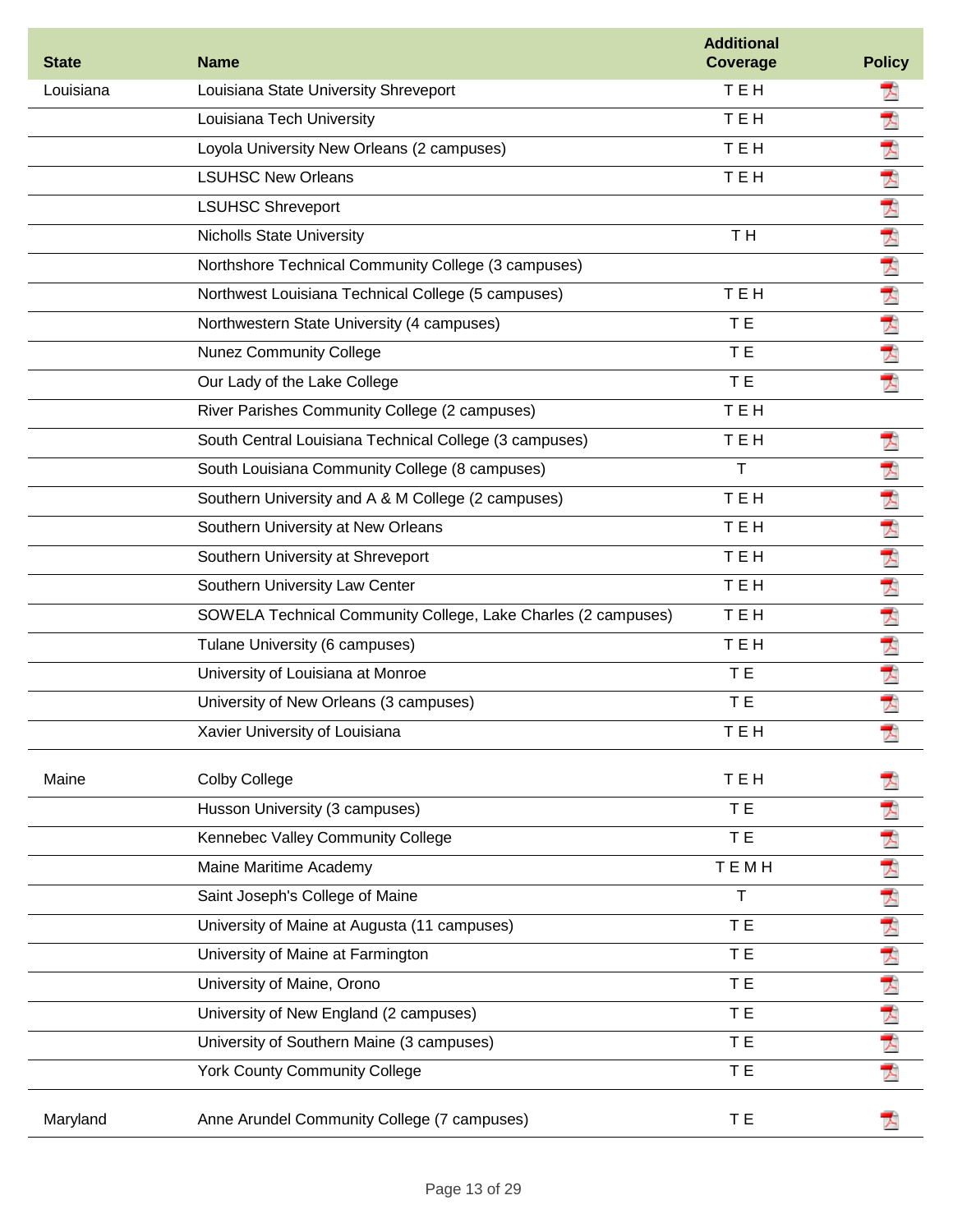| <b>State</b>  | <b>Name</b>                                            | <b>Additional</b><br><b>Coverage</b> | <b>Policy</b> |
|---------------|--------------------------------------------------------|--------------------------------------|---------------|
| Maryland      | <b>Carroll Community College</b>                       | T E                                  | 人             |
|               | Cecil College (2 campuses)                             | T E                                  | 犬             |
|               | Chesapeake College                                     | $\mathsf{T}$                         | 人             |
|               | Goucher College                                        | <b>TEMH</b>                          | 大             |
|               | <b>Hagerstown Community College</b>                    | TEMH                                 |               |
|               | Harford Community College (3 campuses)                 | T E                                  | 因 因 人 人 人     |
|               | Maryland Bible College and Seminary                    | т                                    |               |
|               | Morgan State University                                | E H                                  |               |
|               | Prince George's Community College (4 campuses)         | <b>TEMH</b>                          |               |
|               | <b>Towson University</b>                               | E                                    | 凤             |
|               | <b>Washington Adventist University</b>                 | $\mathsf{T}$                         | 굿             |
| Massachusetts | <b>Bentley University</b>                              | E <sub>H</sub>                       |               |
|               | Berkshire Community College (2 campuses)               | T E                                  | 人             |
|               | <b>Boston University Medical Campus</b>                |                                      |               |
|               | <b>Bridgewater State University</b>                    | TEMH                                 | 大人大           |
|               | <b>Bristol Community College (4 campuses)</b>          | T E                                  |               |
|               | Emmanuel College (2 campuses)                          | TEH                                  |               |
|               | Harvard Kennedy School                                 |                                      | 大犬            |
|               | Harvard Longwood Campus                                | T E                                  | 犬             |
|               | <b>Holyoke Community College</b>                       | E                                    | 쿳             |
|               | Massachusetts Maritime Academy                         | <b>TEH</b>                           | 夭             |
|               | Middlesex Community College (2 campuses)               | E                                    | 것             |
|               | North Shore Community College (3 campuses)             |                                      | 犬             |
|               | Northeastern University                                | H                                    | 人             |
|               | Quinsigamond Community College (3 campuses)            |                                      | 人             |
|               | Salem State University (formerly Salem State College)  | <b>TEH</b>                           | 大             |
|               | Springfield College - Massachusetts sites (2 campuses) | TEMH                                 | 쿳             |
|               | University of Massachusetts - Dartmouth                | T E                                  | 凤             |
|               | University of Massachusetts Medical School             | $\mathsf T$                          |               |
| Michigan      | Alpena Community College (2 campuses)                  | $\mathsf T$                          |               |
|               | <b>Baker College of Flint</b>                          | T E                                  | 겨             |
|               | Baker College of Muskegon (3 campuses)                 | T E                                  |               |
|               | <b>Baker College of Owosso</b>                         | T E                                  |               |
|               | Bay College/Bay de Noc Community College (3 campuses)  | TEH                                  | 大大大           |
|               | Delta College (4 campuses)                             | T E                                  | 大             |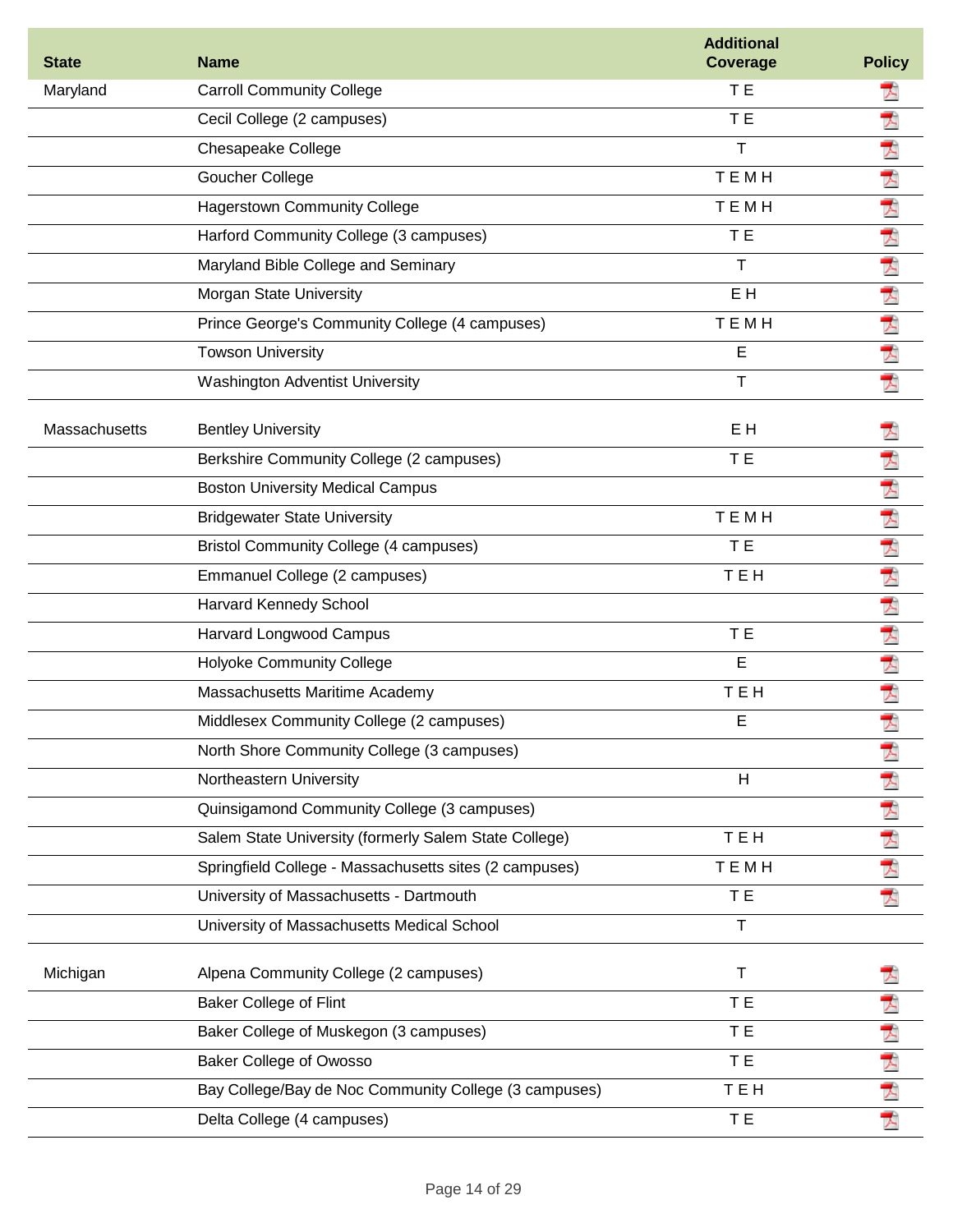| <b>State</b> | <b>Name</b>                                                                | <b>Additional</b><br><b>Coverage</b> | <b>Policy</b> |
|--------------|----------------------------------------------------------------------------|--------------------------------------|---------------|
| Michigan     | <b>Finlandia University</b>                                                | T E                                  |               |
|              | <b>Glen Oaks Community College</b>                                         | т                                    | 굿             |
|              | Grand Rapids Community College (2 campuses)                                | T E                                  |               |
|              | <b>Great Lakes Christian College</b>                                       | T                                    | 医大大大大         |
|              | Hope College                                                               | E                                    |               |
|              | Indiana Institute of Technology - Michigan Campus                          | TEH                                  |               |
|              | Jackson College (5 campuses)                                               | Т                                    |               |
|              | Kalamazoo Valley Community College (2 campuses)                            | <b>TEH</b>                           |               |
|              | Lansing Community College (5 campuses)                                     | T E                                  | 大犬            |
|              | Michigan State University                                                  | <b>TEH</b>                           |               |
|              | Mid-Michigan Community College (2 campuses)                                | T E                                  |               |
|              | Monroe County Community College (2 campuses)                               | T E                                  |               |
|              | <b>Montcalm Community College</b>                                          | T E                                  | 因为因为因为因为      |
|              | Moody Theological Seminary                                                 | TEMH                                 |               |
|              | Mott Community College (7 campuses)                                        | T E                                  |               |
|              | Muskegon Community College (4 campuses)                                    | T E                                  |               |
|              | Northwestern Michigan College (5 campuses)                                 | T                                    | 大犬            |
|              | Oakland Community College (5 campuses)                                     | T E                                  |               |
|              | Schoolcraft College (2 campuses)                                           | T E                                  | 人             |
|              | <b>Spring Arbor University</b>                                             | T                                    | 大犬            |
|              | St. Clair County Community College (6 campuses)                            | T                                    |               |
|              | <b>Washtenaw Community College</b>                                         | E M                                  | 굿             |
| Minnesota    | Argosy University - Twin Cities                                            |                                      |               |
|              | <b>Bethel University</b>                                                   | TEH                                  | 굿             |
|              | College of St. Scholastica (5 campuses)                                    | T E                                  | 人             |
|              | Concordia College                                                          | TEH                                  | 人             |
|              | Cook County Higher Education - North Shore Campus                          | T                                    | 夭             |
|              | Leech Lake Tribal College                                                  | T E                                  |               |
|              | Macalester College                                                         | TEH                                  | 大犬            |
|              | Minnesota West Community and Technical College (7 campuses)                | TEMH                                 |               |
|              | <b>North Central University</b>                                            | TEH                                  | 大大大大          |
|              | Northwest Technical College                                                | T                                    |               |
|              | Northwestern Health Sciences University                                    | T                                    |               |
|              | Rasmussen College - Moorhead Campus and St. Cloud Campuses<br>(2 campuses) | T E                                  | 天             |
|              | Ridgewater College (2 campuses)                                            | T                                    |               |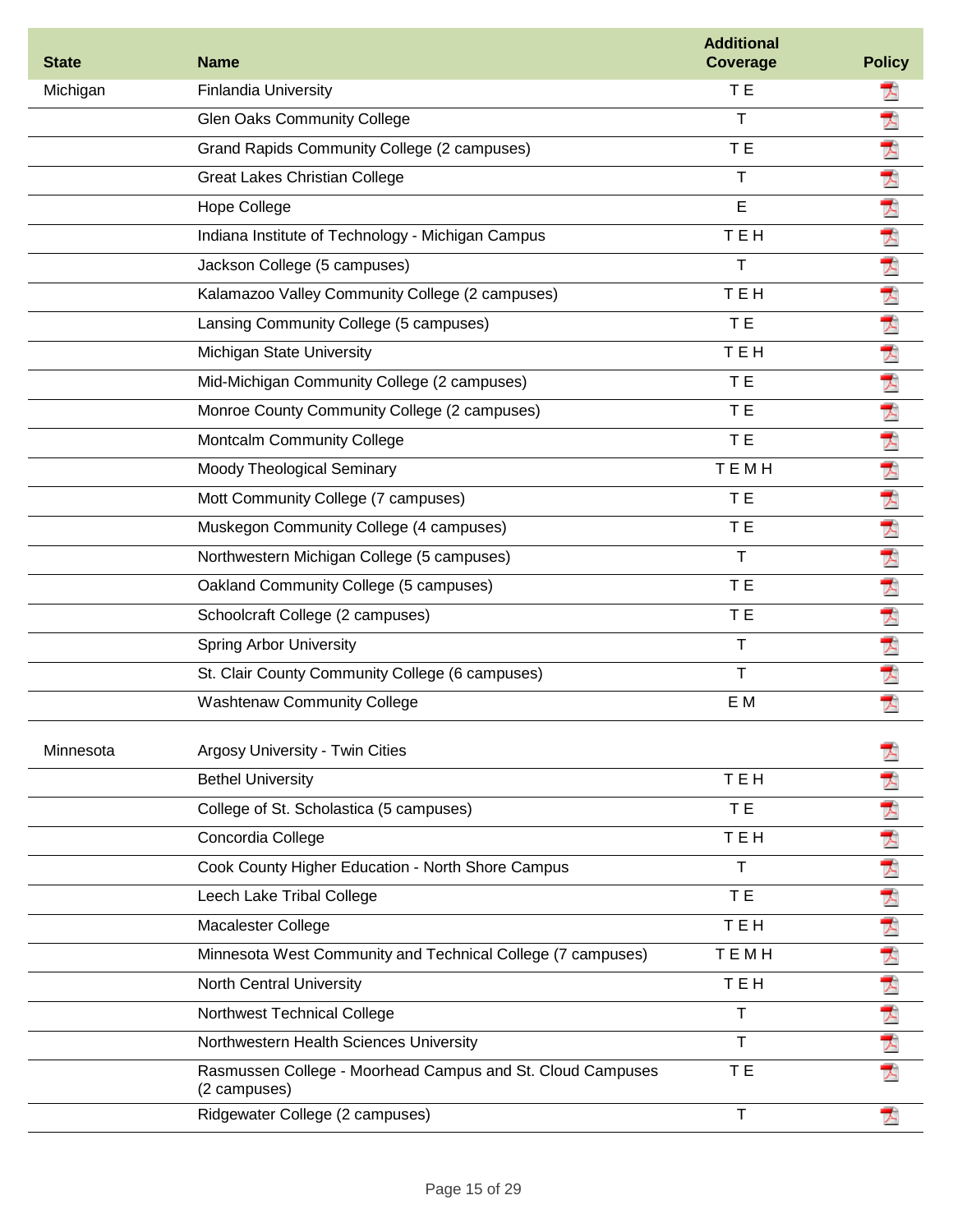| <b>State</b> | <b>Name</b>                                            | <b>Additional</b><br><b>Coverage</b> | <b>Policy</b>   |
|--------------|--------------------------------------------------------|--------------------------------------|-----------------|
| Minnesota    | St. Catherine University (2 campuses)                  | т                                    | ᄎ               |
|              | St. Cloud Technical & Community College                | T <sub>E</sub>                       | 人               |
|              | University of Northwestern - St. Paul                  | T                                    | 犬               |
|              | Winona State University                                | T                                    | 쿳               |
| Mississippi  | <b>Blue Mountain College</b>                           | $\top$                               |                 |
|              | Coahoma Community College                              | T <sub>E</sub>                       |                 |
|              | <b>Delta State University</b>                          | T E                                  | 굿               |
|              | <b>East Central Community College</b>                  | T E                                  | 人               |
|              | East Mississippi Community College (3 campuses)        | T <sub>E</sub>                       | ₹               |
|              | Itawamba Community College (3 campuses)                | T E                                  | 人               |
|              | Mississippi College (2 campuses)                       | T <sub>E</sub>                       | 夭               |
|              | Mississippi Delta Community College (4 campuses)       | T                                    |                 |
|              | Mississippi Gulf Coast Community College (6 campuses)  | $\mathsf T$                          | 大犬              |
|              | Mississippi State University (2 campuses)              | E                                    | $\bar{\lambda}$ |
|              | Mississippi University for Women                       | <b>TEH</b>                           |                 |
|              | Northwest Mississippi Community College (5 campuses)   | <b>TEH</b>                           | 大犬              |
|              | Pearl River Community College (4 campuses)             | T E                                  | 大               |
|              | University of Mississippi - Oxford                     | E                                    | T.              |
| Missouri     | A.T. Still University of Health Sciences               | T E                                  |                 |
|              | Columbia College (8 campuses)                          | T E                                  | ᆺ               |
|              | <b>Drury University</b>                                | <b>TEH</b>                           |                 |
|              | <b>East Central College</b>                            | TEH                                  |                 |
|              | <b>Evangel University</b>                              | TEMH                                 | 겨               |
|              | Graceland University - Missouri Campuses (2 campuses)  | <b>TEM</b>                           | 퀏               |
|              | Hannibal-LaGrange University                           | TE <sub></sub>                       |                 |
|              | Harris-Stowe State University                          |                                      | 大犬              |
|              | Jefferson College (4 campuses)                         | <b>TEH</b>                           | 人               |
|              | <b>Lincoln University</b>                              | T E                                  | 人               |
|              | Maryville University                                   | E M H                                | 人               |
|              | Mineral Area College                                   | T                                    | 人               |
|              | Missouri Southern State University                     | TEH                                  | 大               |
|              | Missouri Western State University (2 campuses)         | TEH                                  |                 |
|              | North Central Missouri College (2 campuses)            | TEH                                  | ススス             |
|              | Northwest Missouri State University                    |                                      |                 |
|              | <b>Ozarks Technical Community College (5 campuses)</b> | T E                                  | 犬               |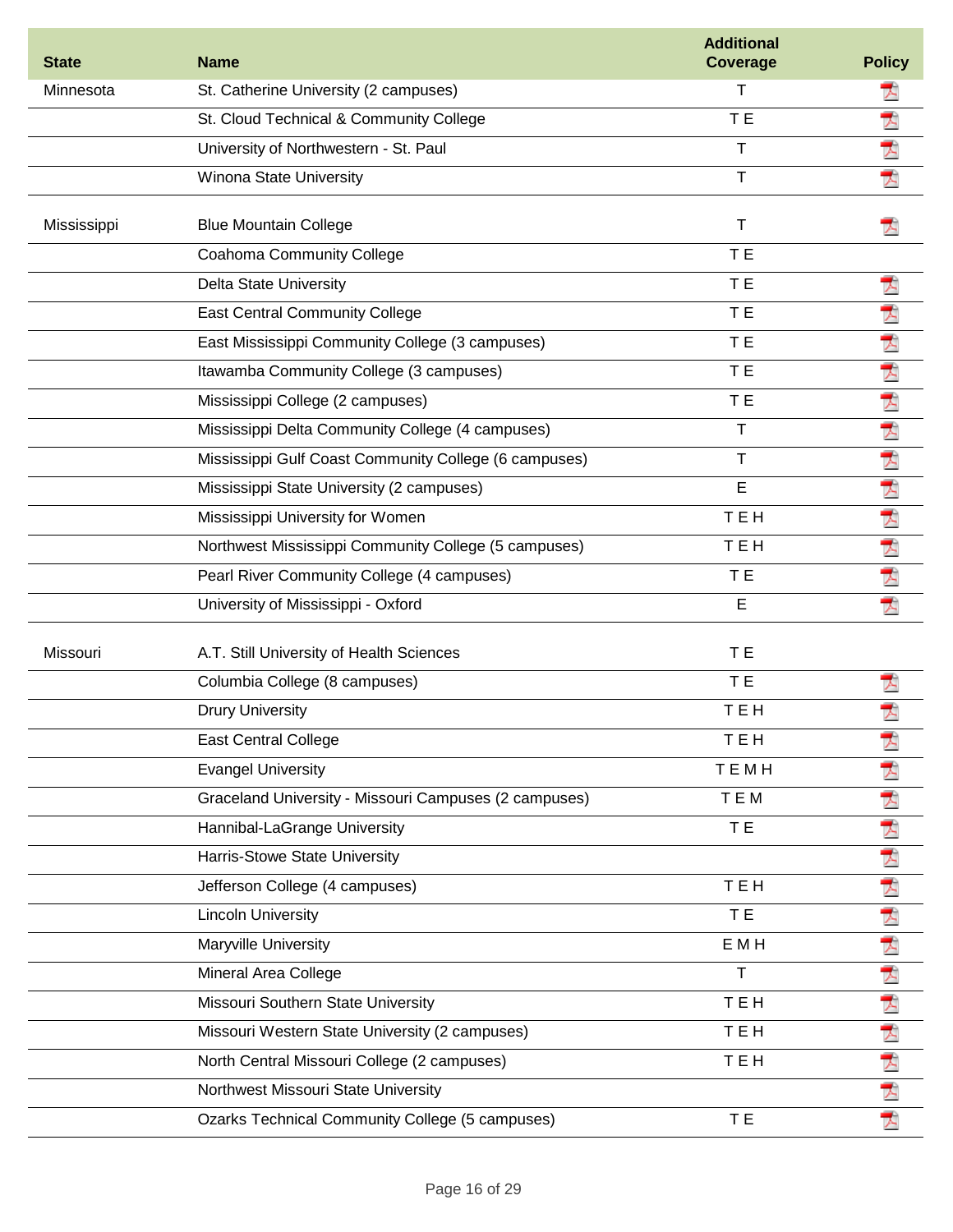| <b>State</b>  | <b>Name</b>                                       | <b>Additional</b><br>Coverage | <b>Policy</b> |
|---------------|---------------------------------------------------|-------------------------------|---------------|
| Missouri      | <b>Rockhurst University</b>                       | <b>TEH</b>                    | 入             |
|               | St. Charles Community College                     | T E                           |               |
|               | St. Louis College of Pharmacy                     | <b>TEH</b>                    |               |
|               | St. Louis Community College (7 campuses)          | T                             | 겨             |
|               | State Fair Community College (6 campuses)         | <b>TEH</b>                    |               |
|               | University of Missouri - Columbia                 | E <sub>H</sub>                |               |
|               | University of Missouri - Kansas City (3 campuses) | TEH                           | 大大大           |
|               | <b>Westminster College</b>                        | H                             | 犬             |
| Montana       | <b>Carroll College</b>                            | <b>TEH</b>                    |               |
|               | Fort Peck Community College (2 campuses)          | T <sub>H</sub>                | 人             |
|               | Helena College University of Montana              | TEM                           | 犬             |
|               | Rocky Mountain College                            | <b>TEH</b>                    |               |
|               | University of Montana Western                     | TEH                           | 大犬            |
|               | Walla Walla University - Montana (2 campuses)     | <b>TEMH</b>                   | 쿳             |
| Nebraska      | Bellevue University (2 campuses)                  | TEH                           | y             |
|               | Central Community College (3 campuses)            | TEMH                          | 大             |
|               | Clarkson College                                  | Τ                             |               |
|               | College of St. Mary                               | T E                           | アス            |
|               | <b>Creighton University</b>                       | T E                           | 人             |
|               | Mid-Plains Community College (7 campuses)         | T E                           | 쿳             |
|               | Nebraska Methodist College                        | <b>TEH</b>                    | 쿳             |
|               | <b>Union College</b>                              | TEH                           |               |
|               | University of Nebraska Medical Center             | T E                           | ᄎ             |
|               | <b>York College</b>                               | T E                           | 因             |
| New Hampshire | Great Bay Community College (2 campuses)          |                               |               |
|               | Nashua Community College                          | TEMH                          |               |
|               | <b>Plymouth State University</b>                  | <b>TEMH</b>                   | 大大大           |
|               | White Mountains Community College (2 campuses)    | T E                           |               |
| New Jersey    | Bergen Community College (3 campuses)             | $\mathsf T$                   |               |
|               | Berkeley College (6 campuses)                     | E                             |               |
|               | Brookdale Community College (6 campuses)          | T E                           |               |
|               | Camden County College (3 campuses)                | T E                           |               |
|               | <b>County College of Morris</b>                   | T E                           | 医犬犬犬犬         |
|               | Essex County College (3 campuses)                 |                               |               |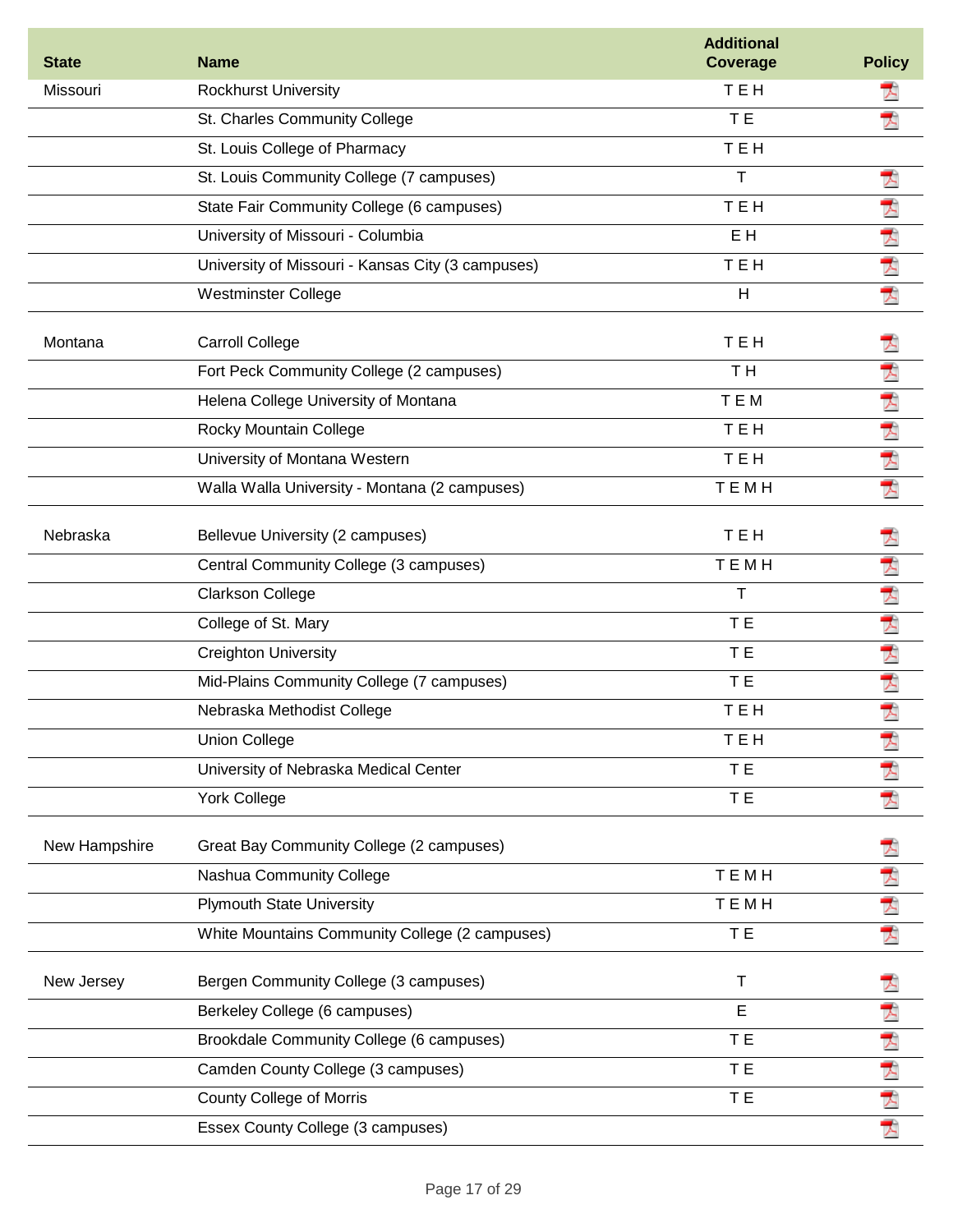| <b>State</b> | <b>Name</b>                                             | <b>Additional</b><br><b>Coverage</b> | <b>Policy</b> |
|--------------|---------------------------------------------------------|--------------------------------------|---------------|
| New Jersey   | Middlesex County College (3 campuses)                   | T E                                  | ᄎ             |
|              | Rowan College at Burlington County (4 campuses)         | T E                                  | 굿             |
|              | Salem Community College (6 campuses)                    | Τ                                    | 굿             |
|              | <b>Sussex County Community College</b>                  | T E                                  | 쿳             |
|              |                                                         |                                      |               |
| New Mexico   | University of New Mexico-Los Alamos Campus              | TEH                                  |               |
|              | University of New Mexico-Taos Campus                    | E <sub>H</sub>                       | 굿             |
| New York     | <b>Barnard College</b>                                  |                                      |               |
|              | <b>Baruch College</b>                                   | <b>TEH</b>                           | 犬             |
|              | Berkeley College - New York Campuses (3 campuses)       | Е                                    | 人             |
|              | Borough of Manhattan Community College                  | <b>TEH</b>                           | A             |
|              | <b>Bronx Community College</b>                          | <b>TEH</b>                           | 犬             |
|              | <b>Brooklyn College</b>                                 | TEH                                  | 人             |
|              | Cayuga Community College (2 campuses)                   | Τ                                    | 犬             |
|              | Cazenovia College                                       |                                      | 犬             |
|              | City College of New York                                | TEH                                  | 쿳             |
|              | College of Saint Rose (2 campuses)                      | TEH                                  | 굿             |
|              | College of Staten Island                                | <b>TEH</b>                           | 犬             |
|              | Columbia College - Hancock Field                        | T E                                  | 굿             |
|              | <b>CUNY Graduate Center</b>                             | <b>TEH</b>                           | 굿             |
|              | <b>CUNY Graduate School of Journalism</b>               | <b>TEH</b>                           | 犬             |
|              | CUNY Graduate School of Public Health and Health Policy | <b>TEH</b>                           | 쿳             |
|              | <b>CUNY School of Law</b>                               | TEH                                  | 겨             |
|              | <b>CUNY School of Professional Studies</b>              | TEH                                  | Ā             |
|              | Davis College                                           | Τ                                    | 人             |
|              | D'Youville College                                      |                                      | 人             |
|              | Eugenio María De Hostos Community College               | <b>TEH</b>                           | 人             |
|              | Finger Lakes Health College of Nursing                  | T                                    | 人             |
|              | <b>Hunter College</b>                                   | TEH                                  | 凤             |
|              | Jamestown Community College (3 campuses)                | TEH                                  | 夭             |
|              | John Jay College of Criminal Justice                    | TEH                                  | 犬             |
|              | Kingsborough Community College                          | TEH                                  | 大             |
|              | LaGuardia Community College                             | TEH                                  |               |
|              | Lehman College                                          | TEH                                  |               |
|              | Maria College                                           |                                      | 大大大大          |
|              | Medgar Evers College                                    | <b>TEH</b>                           |               |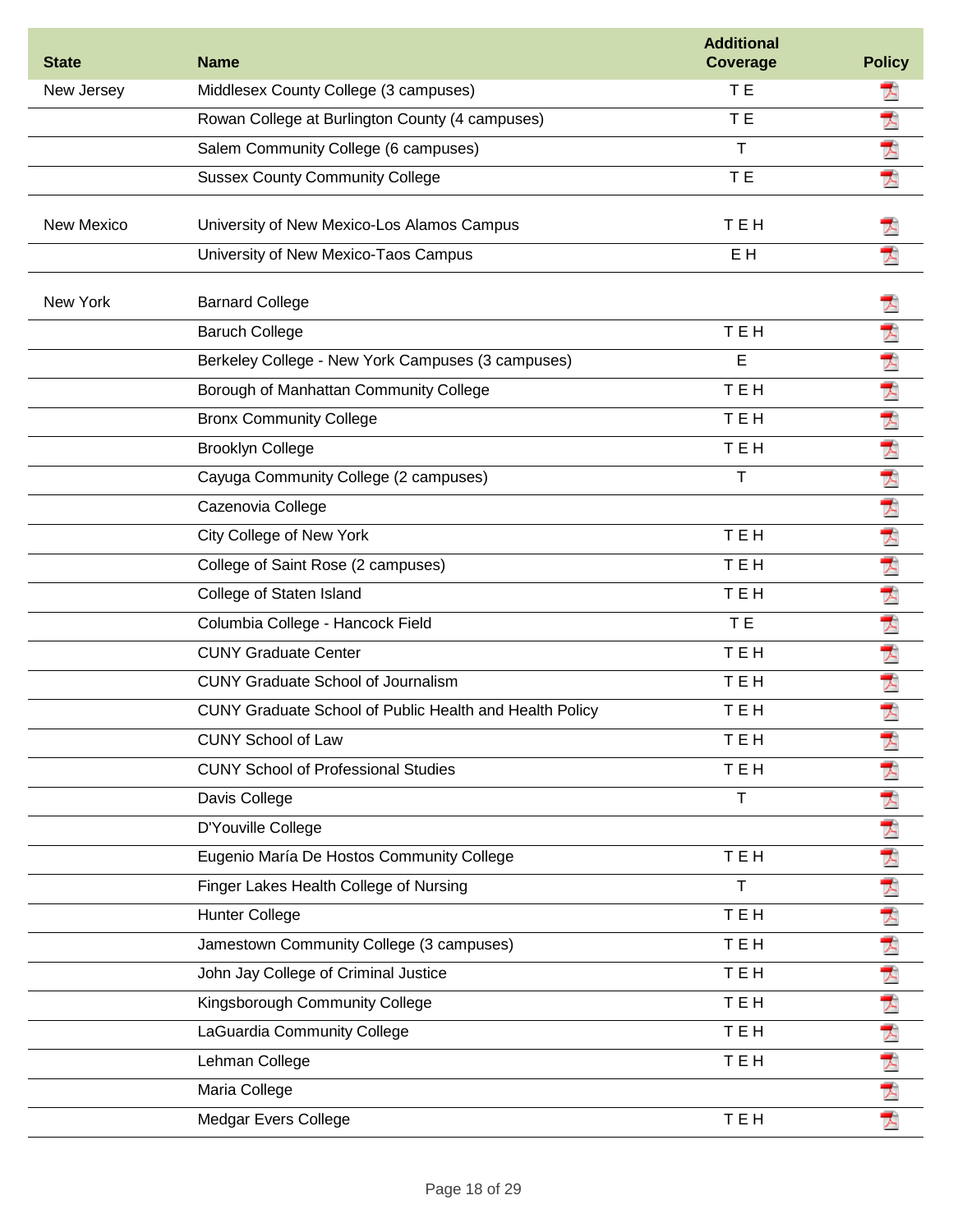| <b>State</b>   | <b>Name</b>                                                 | <b>Additional</b><br>Coverage | <b>Policy</b> |
|----------------|-------------------------------------------------------------|-------------------------------|---------------|
| New York       | Mohawk Valley Community College (2 campuses)                | TEH                           | ᄎ             |
|                | Monroe Community College (2 campuses)                       | T E                           | 굿             |
|                | New York City College of Technology                         | <b>TEH</b>                    | 굿             |
|                | New York Medical College                                    |                               | 凤             |
|                | <b>New York University</b>                                  |                               | 犬             |
|                | Paul Smith's College                                        | T E                           | 夭             |
|                | Queens College                                              | TEH                           | 犬             |
|                | Queensborough Community College                             | <b>TEH</b>                    | 人             |
|                | Rensselaer Polytechnic Institute                            | T E                           | 犬             |
|                | Roberts Wesleyan College                                    | <b>TEM</b>                    | 犬             |
|                | Sage College (2 campuses)                                   | т                             | 犬             |
|                | St. Francis College                                         | <b>TEH</b>                    | 犬             |
|                | Stella and Charles Guttman Community College                | <b>TEH</b>                    | 夭             |
|                | Suffolk County Community College (3 campuses)               | TEH                           | 夭             |
|                | SUNY Adirondack (2 campuses)                                | TE <sub></sub>                | 퀏             |
|                | SUNY Buffalo (7 campuses)                                   | E M H                         | 人             |
|                | <b>SUNY Clinton Community College</b>                       | TEH                           | 凤             |
|                | <b>SUNY College of Optometry</b>                            |                               | 夭             |
|                | <b>SUNY Columbia-Greene Community College</b>               | <b>TEH</b>                    | 굿             |
|                | <b>SUNY Corning Community College (4 campuses)</b>          | T E                           | 쿳             |
|                | <b>SUNY Cortland</b>                                        | <b>TEH</b>                    | 夭             |
|                | SUNY Erie Community College (4 campuses)                    | TEMH                          | 굿             |
|                | SUNY Oswego (2 campuses)                                    | темн                          | Ā             |
|                | <b>SUNY Rockland Community College</b>                      | TEH                           | 겨             |
|                | <b>SUNY Schenectady County Community College</b>            | TEH                           |               |
|                | SUNY Stony Brook (3 campuses)                               | <b>TEH</b>                    |               |
|                | <b>SUNY Upstate Medical University</b>                      | T E                           | 因为 人名人人       |
|                | SUNY Westchester Community College (11 campuses)            | T.                            |               |
|                | <b>Union College</b>                                        | TEH                           |               |
|                | University of Rochester School of Medicine & Dentistry      | T E                           | 大             |
|                | William E. Macaulay Honors College                          | TEH                           | 大             |
|                | <b>York College</b>                                         | TEH                           | 것             |
| North Carolina | Asheville-Buncombe Technical Community College (6 campuses) | T E                           |               |
|                | Barber-Scotia College                                       |                               | 大犬            |
|                | <b>Beaufort County Community College</b>                    | TEH                           |               |
|                | <b>Bennett College</b>                                      | TEMH                          | 쿳             |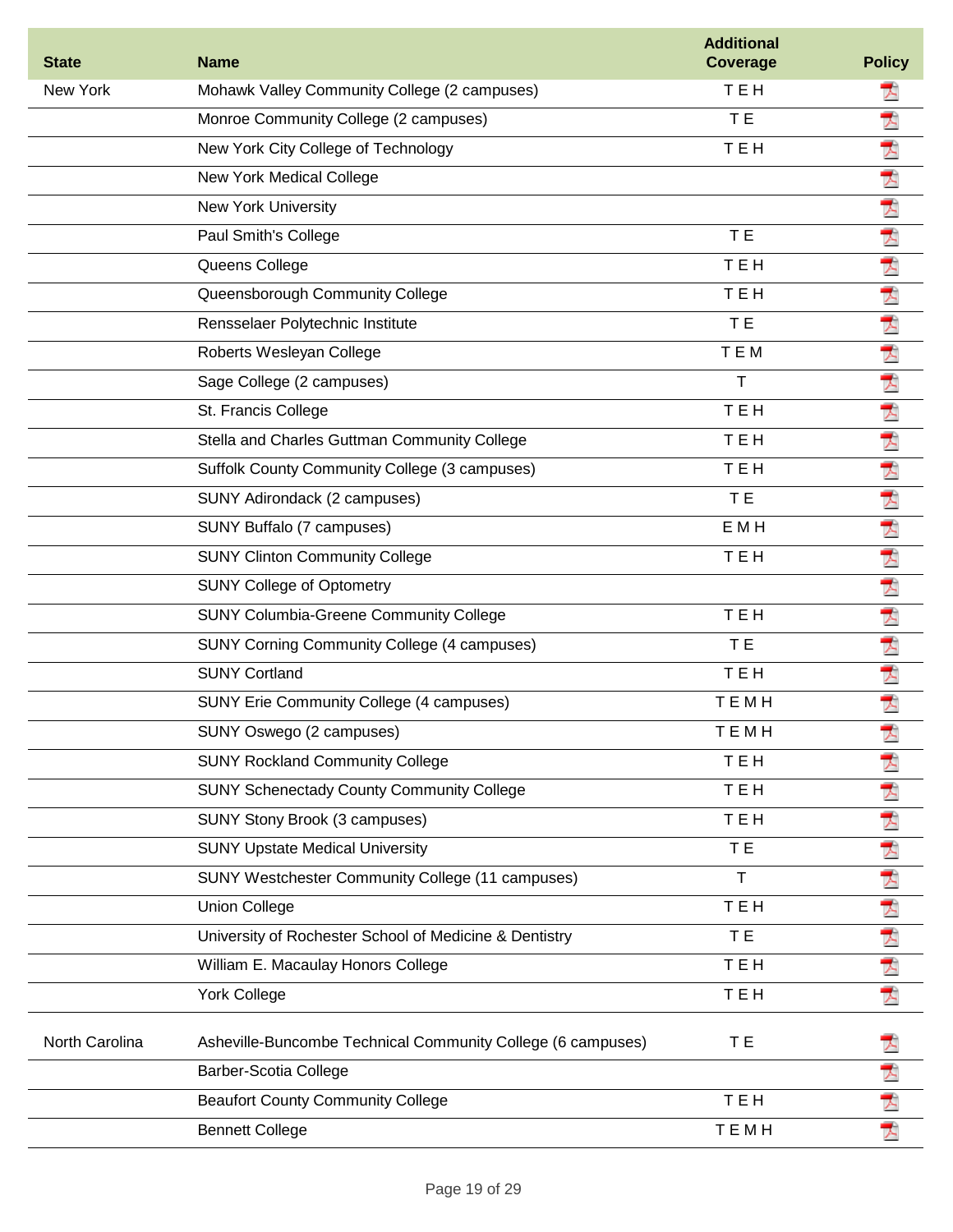| <b>State</b>   | <b>Name</b>                                     | <b>Additional</b><br><b>Coverage</b> | <b>Policy</b> |
|----------------|-------------------------------------------------|--------------------------------------|---------------|
| North Carolina | Blue Ridge Community College (2 campuses)       | т                                    |               |
|                | <b>Brunswick Community College (4 campuses)</b> | T E                                  | 굿             |
|                | <b>Cabarrus College of Health Sciences</b>      | T E                                  | 夭             |
|                | Carolinas College of Health Sciences            | T                                    | 人             |
|                | Catawba Valley Community College (7 campuses)   | T E                                  |               |
|                | Central Carolina Community College (3 campuses) | TH <sub></sub>                       |               |
|                | <b>Cleveland Community College</b>              | TEH                                  | 大大大           |
|                | College of The Albemarle                        | TEM                                  | アス            |
|                | Davidson County Community College (5 campuses)  | TEH                                  |               |
|                | Durham Technical Community College (3 campuses) | T E                                  | 犬             |
|                | Edgecombe Community College (2 campuses)        | <b>TEH</b>                           | 人             |
|                | Gardner-Webb University                         | T E                                  | 人             |
|                | <b>Gaston College</b>                           | T E                                  | 大犬            |
|                | Greensboro College                              | T E                                  |               |
|                | <b>Halifax Community College</b>                | TEH                                  |               |
|                | <b>Haywood Community College</b>                | T E                                  | 大犬            |
|                | <b>High Point University</b>                    | T                                    | 大             |
|                | John Wesley University                          | TEH                                  | 夭             |
|                | Johnson & Wales University - Charlotte campus   | <b>TEH</b>                           | 人             |
|                | Johnson C. Smith University                     | <b>TEMH</b>                          | 人             |
|                | Lees-McRae College                              | T H                                  | 犬             |
|                | Lenoir Community College (4 campuses)           | T                                    | 굿             |
|                | Louisburg College                               |                                      | Ā             |
|                | Mayland Community College (3 campuses)          | TEH                                  |               |
|                | <b>Mitchell Community College</b>               | T                                    |               |
|                | Montreat College (4 campuses)                   | T E                                  |               |
|                | Northeastern University - Charlotte Campus      | Н                                    | 凶凶凶凶凶凶凶       |
|                | Pfeiffer University (3 campuses)                | <b>TEH</b>                           |               |
|                | Randolph Community College (4 campuses)         | TEH                                  |               |
|                | Roanoke-Chowan Community College                | T H                                  |               |
|                | Rockingham Community College                    | TEH                                  |               |
|                | Rowan-Cabarrus Community College (5 campuses)   | TEH                                  |               |
|                | <b>Shaw University</b>                          | E M H                                |               |
|                | South Piedmont Community College (4 campuses)   | T E                                  |               |
|                | Southeastern Community College                  | TEH                                  | 医大大大人         |
|                | Southwestern Community College (5 campuses)     | T E                                  |               |
|                | Stanly Community College (3 campuses)           | TEH                                  |               |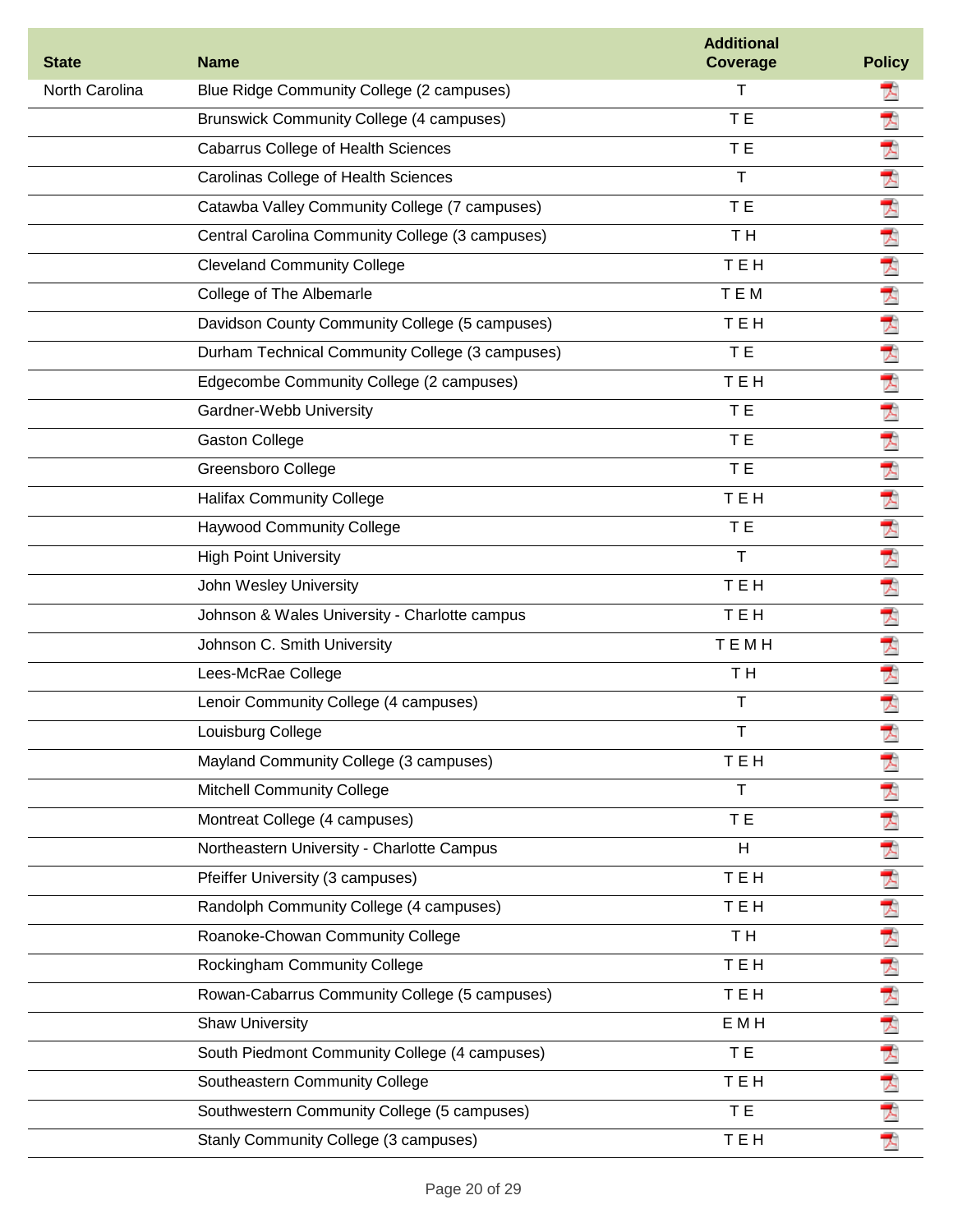| <b>State</b>        | <b>Name</b>                                                                                                                                                     | <b>Additional</b><br><b>Coverage</b> | <b>Policy</b> |
|---------------------|-----------------------------------------------------------------------------------------------------------------------------------------------------------------|--------------------------------------|---------------|
| North Carolina      | Surry Community College (5 campuses)                                                                                                                            | <b>TEH</b>                           | ᄎ             |
|                     | Troy University - North Carolina Site                                                                                                                           | <b>TEH</b>                           | 犬             |
|                     | Vance-Granville Community College (4 campuses)                                                                                                                  | <b>TEH</b>                           | 犬             |
|                     | <b>Wayne Community College</b>                                                                                                                                  | T E                                  | 犬             |
|                     | <b>Western Piedmont Community College</b>                                                                                                                       | TEH                                  | 犬             |
|                     | Wingate University (3 campuses)                                                                                                                                 | $\mathsf{T}$                         | 쿳             |
| North Dakota        | <b>Bismarck State College</b>                                                                                                                                   | T E                                  | y             |
|                     | Lake Region State College                                                                                                                                       | Τ                                    | 人             |
|                     | Mayville State University                                                                                                                                       | T E                                  | 쿳             |
|                     | <b>Minot State University</b>                                                                                                                                   | T E                                  | 犬             |
|                     | Trinity Bible College and Graduate School                                                                                                                       | T M                                  | 凤             |
|                     | United Tribes Technical College                                                                                                                                 | TEH                                  | 人             |
|                     | University of Jamestown (2 campuses)                                                                                                                            | TEH                                  | 人             |
|                     | University of Mary                                                                                                                                              | T E                                  | 犬             |
|                     | University of North Dakota                                                                                                                                      | T E                                  | 大犬            |
|                     | <b>Valley City State University</b>                                                                                                                             | T E                                  |               |
|                     | <b>Williston State College</b>                                                                                                                                  | T E                                  | 굿             |
| Northern Mariana Is | All public higher education campuses in the Northern Marianas are<br>100% tobacco-free by law. E-cigarettes were added to the definition<br>of smoking in 2016. | T E                                  |               |
|                     | Northern Marianas College                                                                                                                                       | T E                                  |               |
| Ohio                | Ashland University, Mansfield Campus                                                                                                                            | TEH                                  | Ā             |
|                     | <b>Cedarville University</b>                                                                                                                                    | T M                                  | 굿             |
|                     | <b>Central State University</b>                                                                                                                                 |                                      | プ             |
|                     | Columbus State Community College (7 campuses)                                                                                                                   | TEH                                  | 犬             |
|                     | Cuyahoga Community College (7 campuses)                                                                                                                         | TEH                                  | 人             |
|                     | Grace College Akron                                                                                                                                             | <b>TEMH</b>                          | 夭             |
|                     | <b>Hocking College</b>                                                                                                                                          | TEH                                  |               |
|                     | Miami University (Main Campus) (2 campuses)                                                                                                                     | T E                                  | 大丈夫           |
|                     | Miami University-Hamilton                                                                                                                                       | T <sub>E</sub>                       |               |
|                     | Miami University-Middletown                                                                                                                                     | TE.                                  | 大犬            |
|                     | Mount Carmel College of Nursing (2 campuses)                                                                                                                    | T                                    |               |
|                     | Mount Vernon Nazarene University (3 campuses)                                                                                                                   | T E                                  |               |
|                     | Northeast Ohio Medical University                                                                                                                               | T                                    |               |
|                     | <b>Ohio Christian University</b>                                                                                                                                | T M                                  | 法大大人          |
|                     | Ohio Dominican University (3 campuses)                                                                                                                          | $\mathsf{T}$                         |               |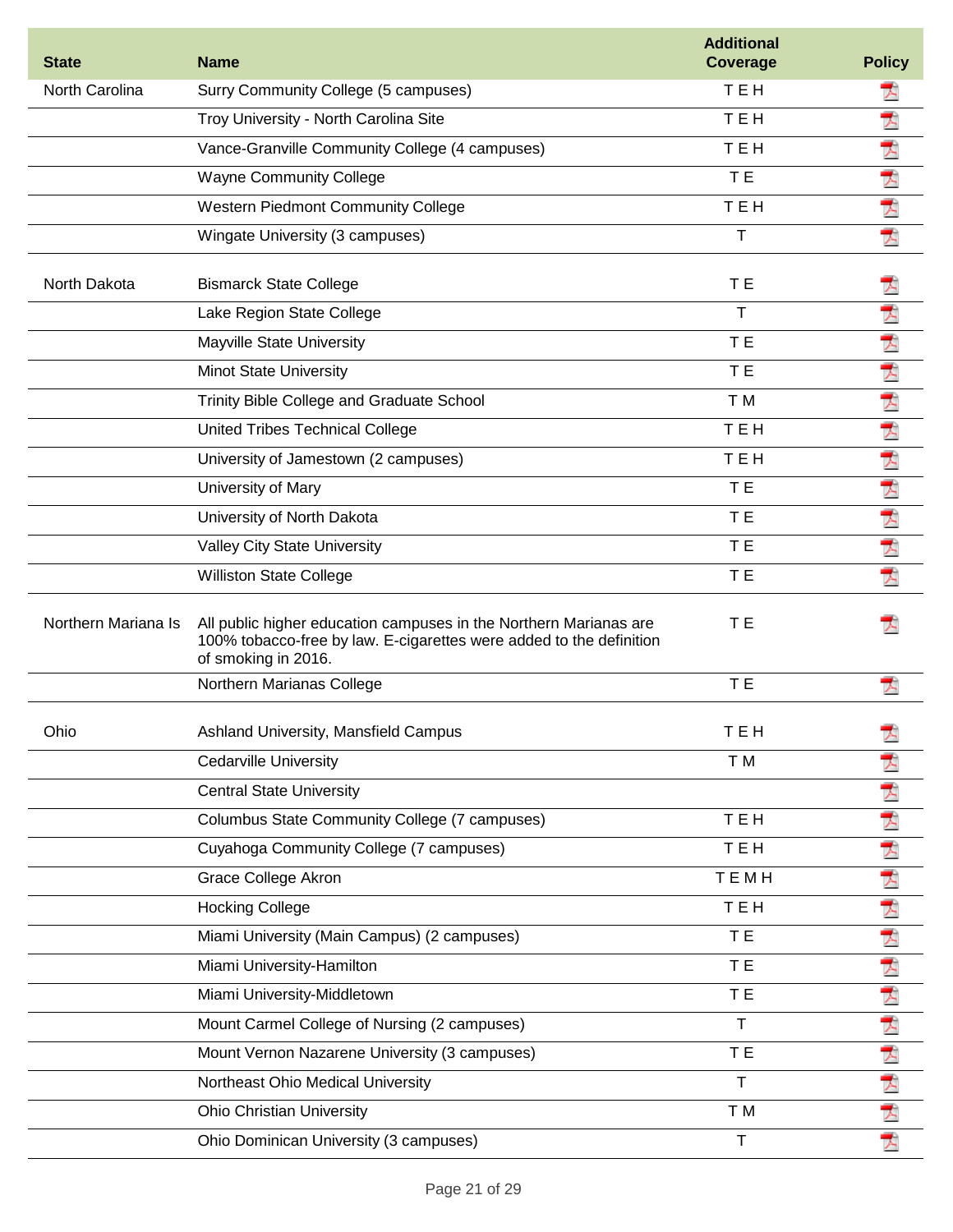| <b>State</b> | <b>Name</b>                                            | <b>Additional</b><br><b>Coverage</b> | <b>Policy</b>        |
|--------------|--------------------------------------------------------|--------------------------------------|----------------------|
| Ohio         | <b>Ohio State University</b>                           | TEH                                  | 겨                    |
|              | Ohio State University - Lima Campus                    | TEH                                  | 犬                    |
|              | Ohio State University - Mansfield Campus               | <b>TEH</b>                           | 人                    |
|              | Ohio State University - Marion Campus                  | <b>TEH</b>                           | 犬                    |
|              | <b>Ohio State University - Newark Campus</b>           | TEH                                  | $\overline{\lambda}$ |
|              | Ohio State University Agricultural Technical Institute | TEH                                  | 犬                    |
|              | University of Toledo (6 campuses)                      | TEH                                  | 퀏                    |
| Oklahoma     | Cameron University (2 campuses)                        | TEH                                  | 츠                    |
|              | Carl Albert State College (2 campuses)                 | T E                                  | 굿                    |
|              | Connors State College (3 campuses)                     | T E                                  | 犬                    |
|              | <b>East Central University</b>                         | T E                                  | 犬                    |
|              | Eastern Oklahoma State College (2 campuses)            | T E                                  | 犬                    |
|              | Langston University (3 campuses)                       | T E                                  | 夭                    |
|              | Moore Norman Technology Center (2 campuses)            | T E                                  | 犬                    |
|              | Murray State College                                   | T E                                  | 犬                    |
|              | Northeastern Oklahoma A&M College                      | T E                                  | 犬                    |
|              | Northeastern State University (3 campuses)             | T E                                  | 犬                    |
|              | Northern Oklahoma College (3 campuses)                 | T E                                  | 人                    |
|              | Northwestern Oklahoma State University (3 campuses)    | <b>TEH</b>                           | 쿳                    |
|              | Oklahoma Baptist University                            | <b>TEH</b>                           | 犬                    |
|              | Oklahoma Christian University                          | T E                                  | 人                    |
|              | Oklahoma City Community College                        | TEH                                  | ₹                    |
|              | <b>Oklahoma City University</b>                        | TEH                                  | 굿                    |
|              | Oklahoma Panhandle State University                    | TEH                                  | 굿                    |
|              | Oklahoma State University - Oklahoma City              | TEH                                  | 귯                    |
|              | Oklahoma State University - Tulsa                      | TEH                                  | 人                    |
|              | Oklahoma State University Center for Health Sciences   | T E                                  | Ā                    |
|              | Oklahoma State University Stillwater                   | TEH                                  | 大                    |
|              | <b>Redlands Community College</b>                      | T                                    | 人                    |
|              | Rose State College                                     | T E                                  | 凤                    |
|              | Seminole State College                                 | T E                                  | 人                    |
|              | Southeastern Oklahoma State University (2 campuses)    | TEH                                  |                      |
|              | Southern Nazarene University                           | T                                    | 大犬                   |
|              | Southwestern Oklahoma State University (2 campuses)    | TEH                                  | $\overline{\lambda}$ |
|              | St. Gregory's University (2 campuses)                  | T E                                  | 겨                    |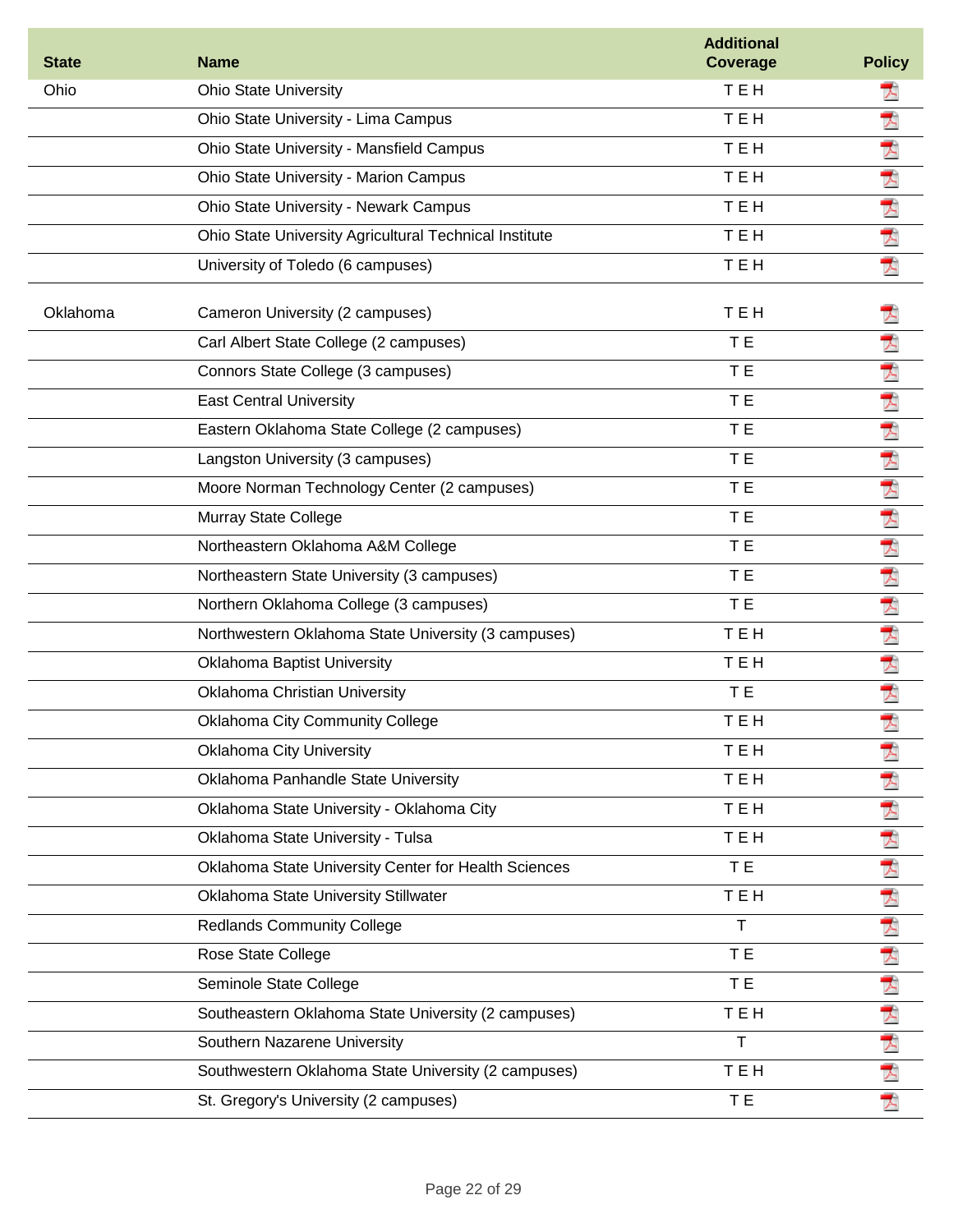| <b>State</b> | <b>Name</b>                                                                                                                                             | <b>Additional</b><br><b>Coverage</b> | <b>Policy</b> |
|--------------|---------------------------------------------------------------------------------------------------------------------------------------------------------|--------------------------------------|---------------|
| Oklahoma     | University Center at Ponca City (offering coursework via<br>Northwestern Oklahoma State, Northern Oklahoma College, and<br>Southwestern Oklahoma State) | T E                                  |               |
|              | University of Central Oklahoma (5 campuses)                                                                                                             | <b>TEH</b>                           | 퀏             |
|              | University of Oklahoma                                                                                                                                  | T E                                  | T)            |
|              | University of Oklahoma-Health Sciences Center (2 campuses)                                                                                              | T E                                  | 凤             |
|              | University of Science and Arts of Oklahoma                                                                                                              | TEH                                  | 凤             |
|              | Western Oklahoma State College                                                                                                                          | T E                                  | 쿳             |
| Oregon       | <b>Birthingway College of Midwifery</b>                                                                                                                 | E                                    |               |
|              | <b>Corban University</b>                                                                                                                                | TEH                                  | T)            |
|              | George Fox University (2 campuses)                                                                                                                      | T                                    | 쿳             |
|              | Maitripa College                                                                                                                                        |                                      |               |
|              | Mt. Hood Community College (3 campuses)                                                                                                                 | Τ                                    | 大犬            |
|              | <b>Multnomah University</b>                                                                                                                             | TEM                                  | ₹             |
|              | National College of Natural Medicine                                                                                                                    |                                      | Ā             |
|              | New Hope Christian College                                                                                                                              | TEM                                  | Ā             |
|              | Northwest Christian University                                                                                                                          | TEM                                  | 人             |
|              | Northwest University - Salem Campus                                                                                                                     | TEM                                  | 大             |
|              | Oregon Coast Community College (3 campuses)                                                                                                             | T E                                  | 쿳             |
|              | Oregon College of Oriental Medicine (2 campuses)                                                                                                        | T E                                  | 犬             |
|              | Oregon Health & Science University - Marquam Hill Campus                                                                                                | Τ                                    | 犬             |
|              | Oregon Institute of Technology (2 campuses)                                                                                                             | т                                    | 쿳             |
|              | Oregon State University - Corvallis Campus                                                                                                              | Е                                    | $\sqrt{2}$    |
|              | Pacific University - Forest Grove Campus                                                                                                                | E H                                  | 굿             |
|              | Pacific University - Hillsboro, Woodburn, and Eugene (3 campuses)                                                                                       | TEH                                  | 겨             |
|              | <b>Tillamook Bay Community College</b>                                                                                                                  | T E                                  | 人             |
|              | Treasure Valley Community College (2 campuses)                                                                                                          | <b>TEMH</b>                          |               |
|              | University of Western States                                                                                                                            | T E M                                | 大丈夫           |
|              | Walla Walla University - Oregon                                                                                                                         | TEMH                                 |               |
|              | <b>Warner Pacific College</b>                                                                                                                           | Т                                    | 쿳             |
| Pennsylvania | <b>Cedar Crest College</b>                                                                                                                              | TEH                                  |               |
|              | Clarks Summit University of Pennsylvania                                                                                                                | T E M                                | 굿             |
|              | Community College of Allegheny County (9 campuses)                                                                                                      | TEH                                  | Ā             |
|              | Community College of Beaver County (3 campuses)                                                                                                         | TEH                                  | 大犬            |
|              | Community College of Philadelphia (4 campuses)                                                                                                          | E                                    |               |
|              | Delaware County Community College (8 campuses)                                                                                                          | $\sf T$                              | 궛             |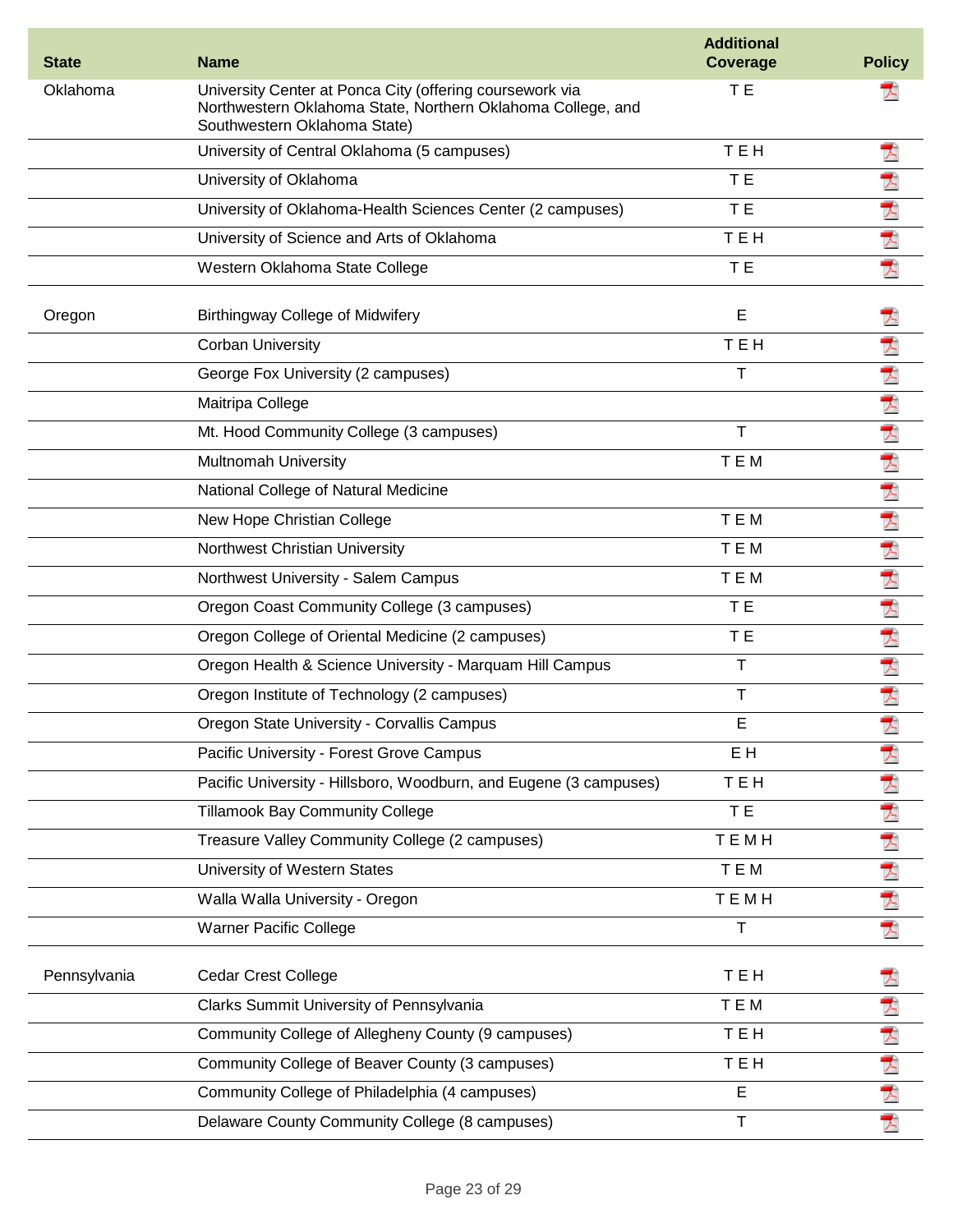| <b>State</b>   | <b>Name</b>                                      | <b>Additional</b><br><b>Coverage</b> | <b>Policy</b> |
|----------------|--------------------------------------------------|--------------------------------------|---------------|
| Pennsylvania   | Eastern University (4 campuses)                  | T M                                  | ᄎ             |
|                | Harrisburg Area Community College (5 campuses)   | TEH                                  | 굿             |
|                | Jamestown Community College - Warren Center      | <b>TEH</b>                           | A             |
|                | Lehigh Carbon Community College (4 campuses)     | T E                                  |               |
|                | Luzerne County Community College (12 campuses)   | <b>TEH</b>                           | 因为因为因为        |
|                | Marywood University                              | $\mathsf{T}$                         |               |
|                | Mercyhurst University (2 campuses)               | TEH                                  |               |
|                | Montgomery County Community College (2 campuses) | TEH                                  |               |
|                | Philadelphia College of Osteopathic Medicine     |                                      |               |
|                | Reading Area Community College                   | T E                                  |               |
|                | Salus University (4 campuses)                    | E M H                                | 人名人人人         |
|                | University of the Sciences in Philadelphia       | TEMH                                 |               |
|                | Widener University - Main Campus                 | T <sub>E</sub>                       |               |
|                | Widener University Commonwealth Law School       | T E                                  |               |
| Rhode Island   | Brown University - Alpert Medical School         | T <sub>E</sub>                       |               |
|                | Johnson & Wales University                       | TEH                                  |               |
|                |                                                  |                                      |               |
| South Carolina | Aiken Technical College                          | T E                                  |               |
|                | Anderson University                              | $\mathsf{T}$                         | 쿳             |
|                | Central Carolina Technical College               | TEH                                  | 大犬            |
|                | <b>Charleston Southern University</b>            | T E                                  |               |
|                | <b>Claflin University</b>                        | <b>TEMH</b>                          | 쿳             |
|                | <b>Clinton College</b>                           | т                                    | 즈             |
|                | Columbia International University                | T E                                  | 겨             |
|                | Converse College                                 | TEH                                  | 人             |
|                | <b>Francis Marion University</b>                 |                                      | 大丈夫           |
|                | Horry-Georgetown Technical College (3 campuses)  | E H                                  |               |
|                | <b>Lander University</b>                         | $\mathsf{T}$                         |               |
|                | Midlands Technical College (7 campuses)          | TEH                                  | 귯             |
|                | Miller-Motte Technical College - Conway          | TEH                                  |               |
|                | North Greenville University                      | T E                                  | Ā             |
|                | Orangeburg-Calhoun Technical College             | T E                                  | 쿳             |
|                | Piedmont Technical College (7 campuses)          | T E                                  | Ā             |
|                | Sherman College of Chiropractic                  | T E                                  |               |
|                | South Carolina State University (2 campuses)     | TEH                                  |               |
|                | Southern Wesleyan University (5 campuses)        | $\mathsf{T}$                         |               |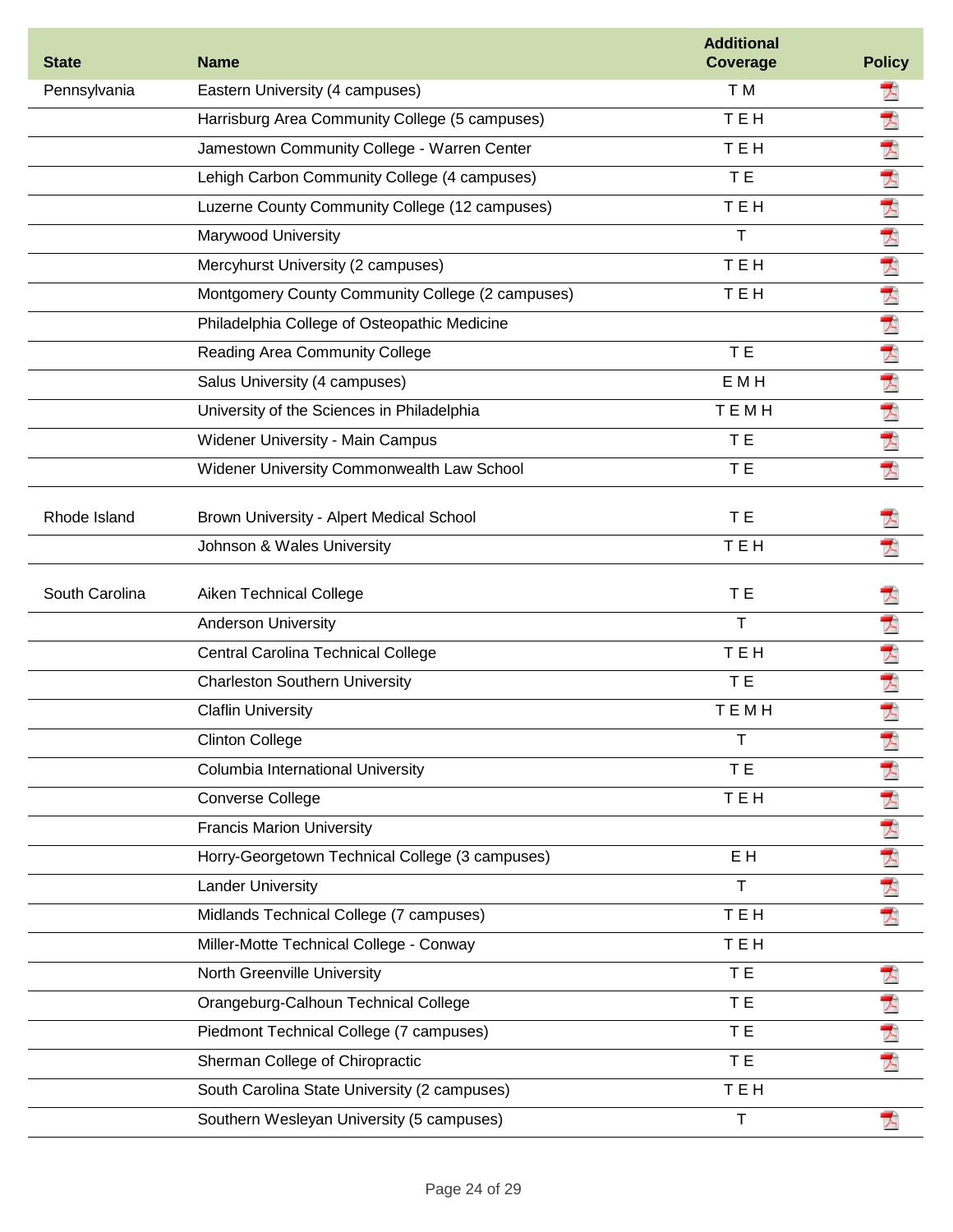| <b>State</b>     | <b>Name</b>                                              | <b>Additional</b><br><b>Coverage</b> | <b>Policy</b> |
|------------------|----------------------------------------------------------|--------------------------------------|---------------|
| South Carolina   | Spartanburg Methodist College                            | T E                                  |               |
|                  | Springfield College (South Carolina extension campus)    | TEMH                                 | 굿             |
|                  | Technical College of the Lowcountry (3 campuses)         | T E                                  |               |
|                  | Tri-County Technical College (7 campuses)                | T E                                  | 内内内内          |
|                  | Troy University - South Carolina Site                    | <b>TEH</b>                           |               |
|                  | University of South Carolina - Aiken                     | TEH                                  |               |
|                  | University of South Carolina - Columbia                  | TEH                                  | 쿳             |
|                  | University of South Carolina - Salkehatchie (2 campuses) | TEH                                  |               |
|                  | University of South Carolina - Sumter                    | H                                    | 犬             |
|                  | University of South Carolina - Upstate (3 campuses)      | <b>TEH</b>                           |               |
|                  | University of South Carolina Beaufort (2 campuses)       | TEH                                  | 大犬            |
|                  | York Technical College (6 campuses)                      | TEH                                  | 쿳             |
| South Dakota     | <b>Augustana University</b>                              | TEH                                  |               |
|                  | Mount Marty College (3 campuses)                         | TEH                                  |               |
|                  | Oglala Lakota College (13 campuses)                      | Т                                    | 医大大大大大        |
|                  | <b>Presentation College</b>                              | Τ                                    |               |
|                  | Sinte Gleska University                                  | T                                    |               |
|                  | South Dakota School of Mines and Technology              | T E                                  |               |
|                  | University of Sioux Falls                                | T                                    |               |
|                  | University of South Dakota (4 campuses)                  |                                      | 쿳             |
| <b>Tennessee</b> | <b>Belmont University</b>                                | TEH                                  |               |
|                  | Chattanooga State Community College (4 campuses)         | T E                                  | 겨             |
|                  | Cleveland State Community College (3 campuses)           | T E                                  | 겨             |
|                  | Dyersburg State Community College (3 campuses)           | T E                                  | 人             |
|                  | East Tennessee State University (3 campuses)             | E                                    | 人             |
|                  | Freed-Hardeman University                                | T E                                  | 凤             |
|                  | Jackson State Community College (4 campuses)             | T E                                  | 夭             |
|                  | Lane College                                             | T E                                  | 大犬            |
|                  | Lipscomb University (2 campuses)                         | T E                                  |               |
|                  | Milligan College                                         | T E                                  |               |
|                  | Nashville State Community College (5 campuses)           | T E                                  |               |
|                  | Southwest Tennessee Community College (6 campuses)       | T E                                  | 医犬犬犬犬         |
|                  | Tennessee Technological University                       | T                                    |               |
|                  | Troy University - Tennessee Site                         | TEH                                  |               |
|                  | Walters State Community College (4 campuses)             | E                                    | 犬             |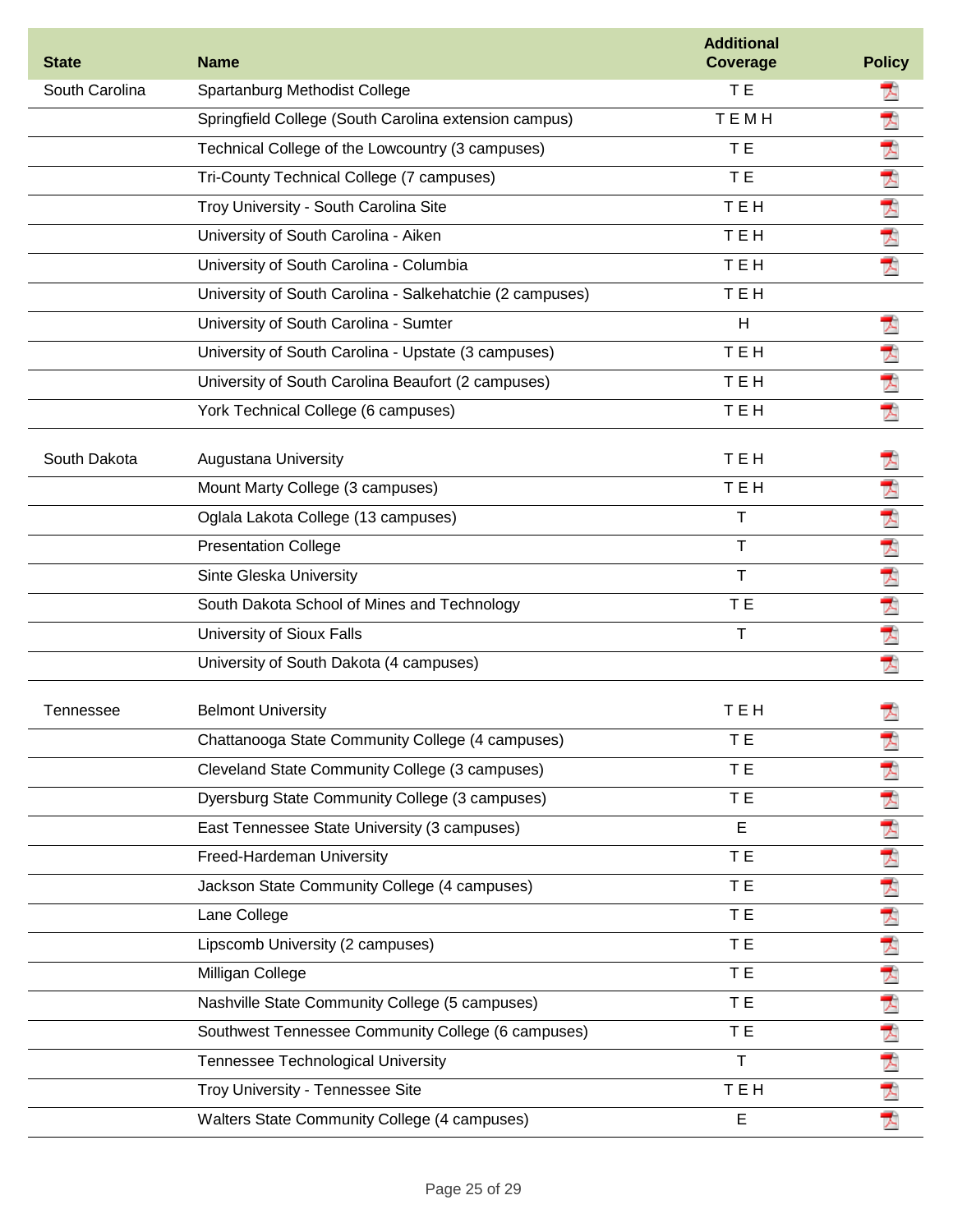| <b>State</b> | <b>Name</b>                                               | <b>Additional</b><br><b>Coverage</b> | <b>Policy</b> |
|--------------|-----------------------------------------------------------|--------------------------------------|---------------|
| Texas        | Abilene Christian University                              | TEH                                  | Ā             |
|              | Angelina College (5 campuses)                             | т                                    | 굿             |
|              | Austin Community College (11 campuses)                    | TEH                                  | 犬             |
|              | Collin County Community College System (7 campuses)       | T E                                  | 大             |
|              | Columbia College - Dallas Campus                          | T E                                  | 凤             |
|              | Hardin-Simmons University                                 | T E                                  | 犬             |
|              | Huston-Tillotson University                               | TEH                                  | 犬             |
|              | Lamar Institute of Technology                             | T H                                  | 凤             |
|              | Laredo Community College (2 campuses)                     | T E                                  | 大             |
|              | <b>Midwestern State University</b>                        | T E                                  | 大             |
|              | North Central Texas College (5 campuses)                  | TEH                                  | 굿             |
|              | Northeast Lakeview College                                | т                                    | 大             |
|              | Northwest Vista College                                   | T.                                   | 入             |
|              | Palo Alto College                                         | Τ                                    | 凤             |
|              | Paul Quinn College                                        | Τ                                    | 굿             |
|              | San Antonio College                                       | т                                    | 犬             |
|              | <b>Schreiner University</b>                               | TH <sub></sub>                       | 굿             |
|              | Springfield College (Texas extension campus)              | <b>TEMH</b>                          | 쿳             |
|              | St Philip's College (2 campuses)                          | т                                    | 굿             |
|              | Stephen F. Austin State University                        | T <sub>E</sub>                       | 것             |
|              | Tarrant County College District (10 campuses)             | T.                                   | 굿             |
|              | Temple College (4 campuses)                               | T E                                  | 굿             |
|              | Texas A&M Health Science Center College of Medicine       | тен                                  | Ā             |
|              | <b>Texas Southmost College</b>                            | т                                    | 겨             |
|              | Texas Tech University Health Sciences Center (7 campuses) | T E                                  | 귯             |
|              | <b>Trinity University</b>                                 | T E                                  | 犬             |
|              | Troy University - Texas Site                              | TEH                                  |               |
|              | Tyler Junior College (5 campuses)                         | TEH                                  | 大大大大          |
|              | University of Texas El Paso                               | TEH                                  |               |
|              | University of Texas Health Science Center - San Antonio   | TEH                                  |               |
|              | University of Texas Health Science Center at Houston      | TEH                                  | 겨             |
|              | University of Texas Health Science Center at Tyler        | T E                                  |               |
|              | University of Texas MD Anderson Cancer Center             | <b>TE</b>                            | 겨             |
|              | Victoria College (3 campuses)                             | E                                    | Ā             |
|              | Weatherford College (4 campuses)                          | T                                    | 人             |
| Utah         | <b>Brigham Young University</b>                           | T                                    |               |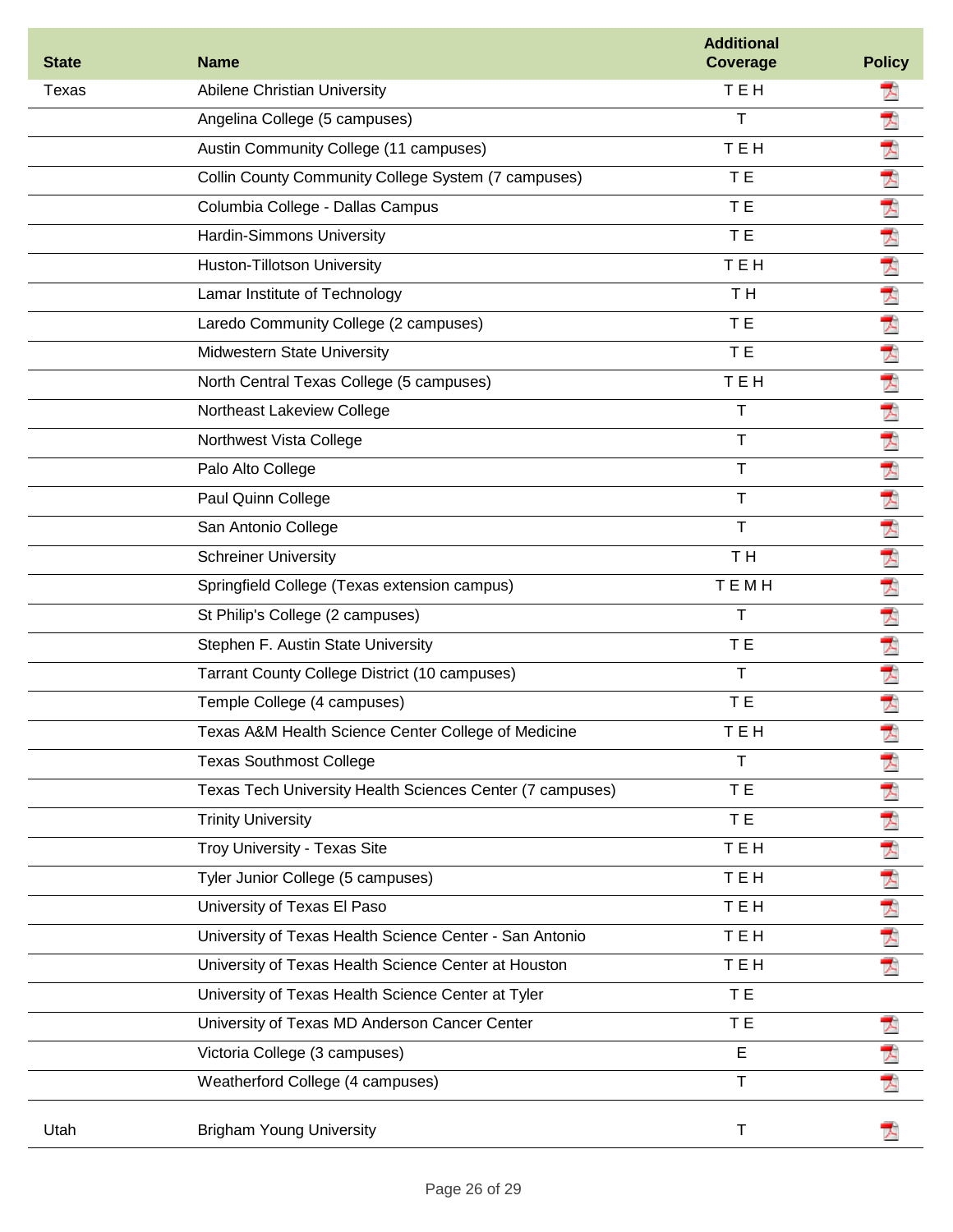| <b>State</b>  | <b>Name</b>                                            | <b>Additional</b><br><b>Coverage</b> | <b>Policy</b> |
|---------------|--------------------------------------------------------|--------------------------------------|---------------|
| Utah          | Columbia College - Murray Campus                       | T E                                  | ᄎ             |
|               | <b>Dixie State University</b>                          | <b>TEH</b>                           | ᄎ             |
| Vermont       | <b>Castleton University</b>                            | TEH                                  | y             |
|               | Community College of Vermont (12 campuses)             | <b>TEH</b>                           | 天             |
|               | Johnson State College                                  | TEH                                  | 大             |
|               | Lyndon State College                                   | TEH                                  | 凤             |
|               | Saint Michael's College                                | TEH                                  | 犬             |
|               | Springfield College (Vermont extension campus)         | TEMH                                 |               |
|               | University of Vermont                                  | TEM                                  | 大犬            |
|               | Vermont Technical College (7 campuses)                 | TEH                                  | 귯             |
| Virginia      | Eastern Virginia Medical School                        | T                                    | Ā             |
|               | Jefferson College of Health Sciences                   | T                                    |               |
|               | <b>Regent University</b>                               | T                                    | 大犬            |
|               | Troy University - Virginia Site                        | TEH                                  | 쿳             |
| Washington    | <b>Clark College</b>                                   | TEMH                                 | Ā             |
|               | Columbia College - Whidbey Island Campus               | T E                                  | 굿             |
|               | Lower Columbia College                                 | T E                                  | 犬             |
|               | Moody Bible Institute                                  | TEMH                                 | 犬             |
|               | North Seattle College                                  | TEH                                  | 人             |
|               | Northeastern University - Seattle Campus               | H                                    | 犬             |
|               | Northwest University                                   | TEM                                  | 犬             |
|               | Pacific Lutheran University                            | TEH                                  | Ā             |
|               | Pacific Northwest University of Health Sciences        | $\mathsf T$                          |               |
|               | Seattle Pacific University (3 campuses)                | TEMH                                 | 大犬            |
|               | South Puget Sound Community College (2 campuses)       | T E                                  | 犬             |
|               | Walla Walla Community College (2 campuses)             | TEM                                  | 人             |
|               | Walla Walla University - Washington (2 campuses)       | TEMH                                 |               |
|               | Washington State University - Pullman                  | <b>TEH</b>                           | 大大大大          |
|               | Washington State University Vancouver                  | TEH                                  |               |
|               | Wenatchee Valley College                               | T E                                  |               |
| West Virginia | Eastern West Virginia Community and Technical College  | T E                                  |               |
|               | Fairmont State University (3 campuses)                 | TEH                                  | 大犬            |
|               | New River Community and Technical College (4 campuses) | TEH                                  |               |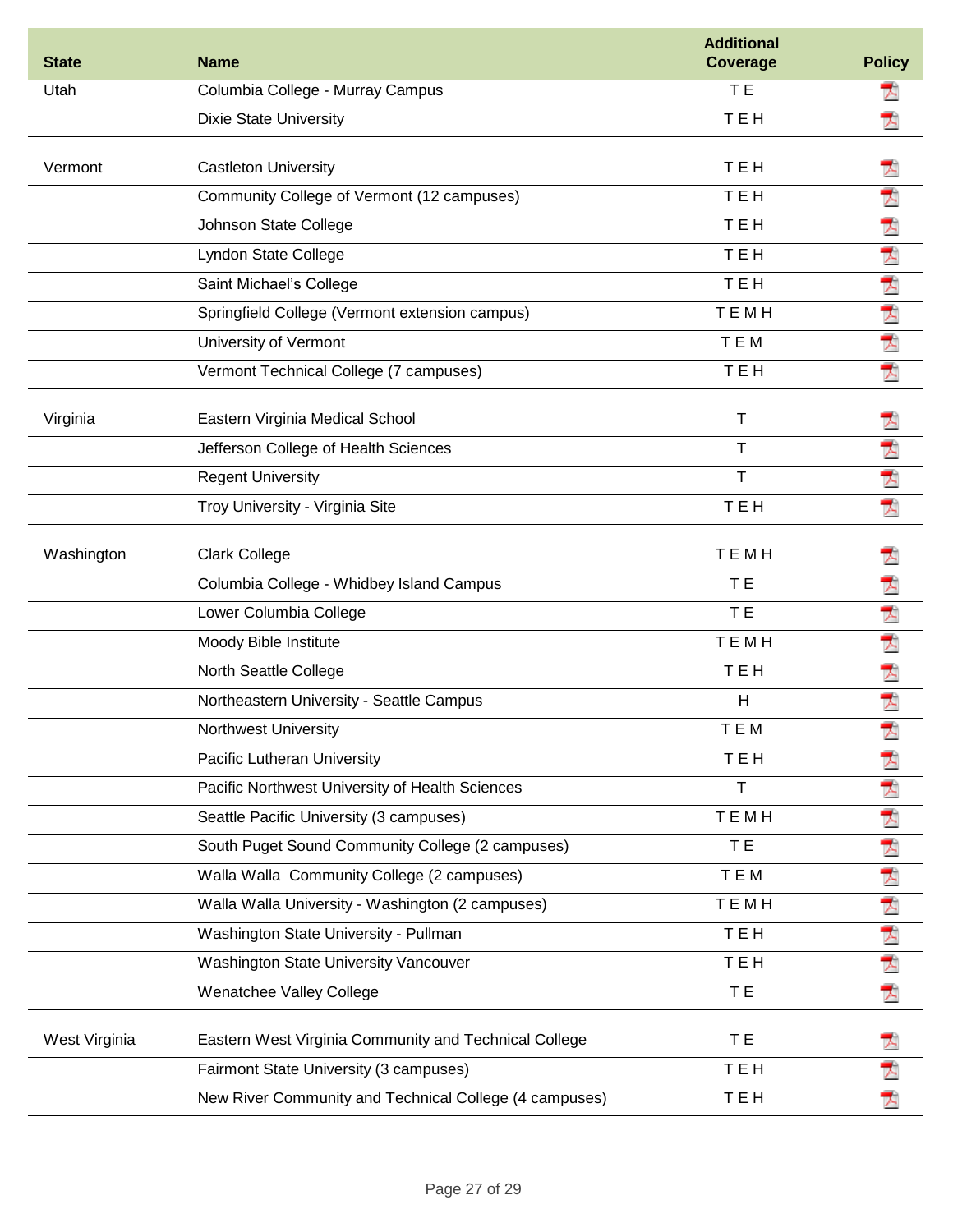| <b>State</b>  | <b>Name</b>                                                            | <b>Additional</b><br>Coverage | <b>Policy</b> |
|---------------|------------------------------------------------------------------------|-------------------------------|---------------|
| West Virginia | Southern West Virginia Community and Technical College (4<br>campuses) | T E                           |               |
|               | West Virginia Northern Community College (3 campuses)                  | T E                           | 겨             |
|               | West Virginia School of Osteopathic Medicine                           | $\mathsf T$                   | 굿             |
| Wisconsin     | Alverno College                                                        | T E                           |               |
|               | <b>Bellin College of Nursing</b>                                       | T                             | 人             |
|               | Cardinal Stritch University (3 campuses)                               |                               | 大犬            |
|               | <b>Carroll University</b>                                              | T E                           |               |
|               | Fox Valley Technical College (13 campuses)                             | T E                           | 凤             |
|               | Gateway Technical College (9 campuses)                                 | T E                           | 凤             |
|               | Madison Area Technical College (12 campuses)                           | T E                           | 人             |
|               | Maranatha Baptist University                                           | $\mathsf{T}$                  | 天             |
|               | <b>Marian University</b>                                               | T E                           | 犬             |
|               | Marquette University (2 campuses)                                      | TEH                           | ₹             |
|               | Medical College of Wisconsin                                           | T                             | 犬             |
|               | Milwaukee Area Technical College (12 campuses)                         | T E                           | 犬             |
|               | Moraine Park Technical College                                         | T E                           | 犬             |
|               | Nicolet Area Technical College (9 campuses)                            | T E                           | 굿             |
|               | Northcentral Technical College (6 campuses)                            | T E                           | 犬             |
|               | Springfield College (Wisconsin extension campus)                       | TEMH                          | 쿳             |
|               | University of Wisconsin - Baraboo/Sauk County                          | Τ                             | 人             |
|               | University of Wisconsin - Stout                                        | T E                           | 굿             |
|               | University of Wisconsin Health Sciences Campus                         | T E                           |               |
|               | Viterbo University                                                     | T E                           | Ā             |
|               | Waukesha County Technical College (4 campuses)                         | $\mathsf T$                   | 人             |
|               | Western Technical College (7 campuses)                                 | T E                           | 大犬            |
|               | Wisconsin Indianhead Technical College - Superior Campus               | T E                           |               |